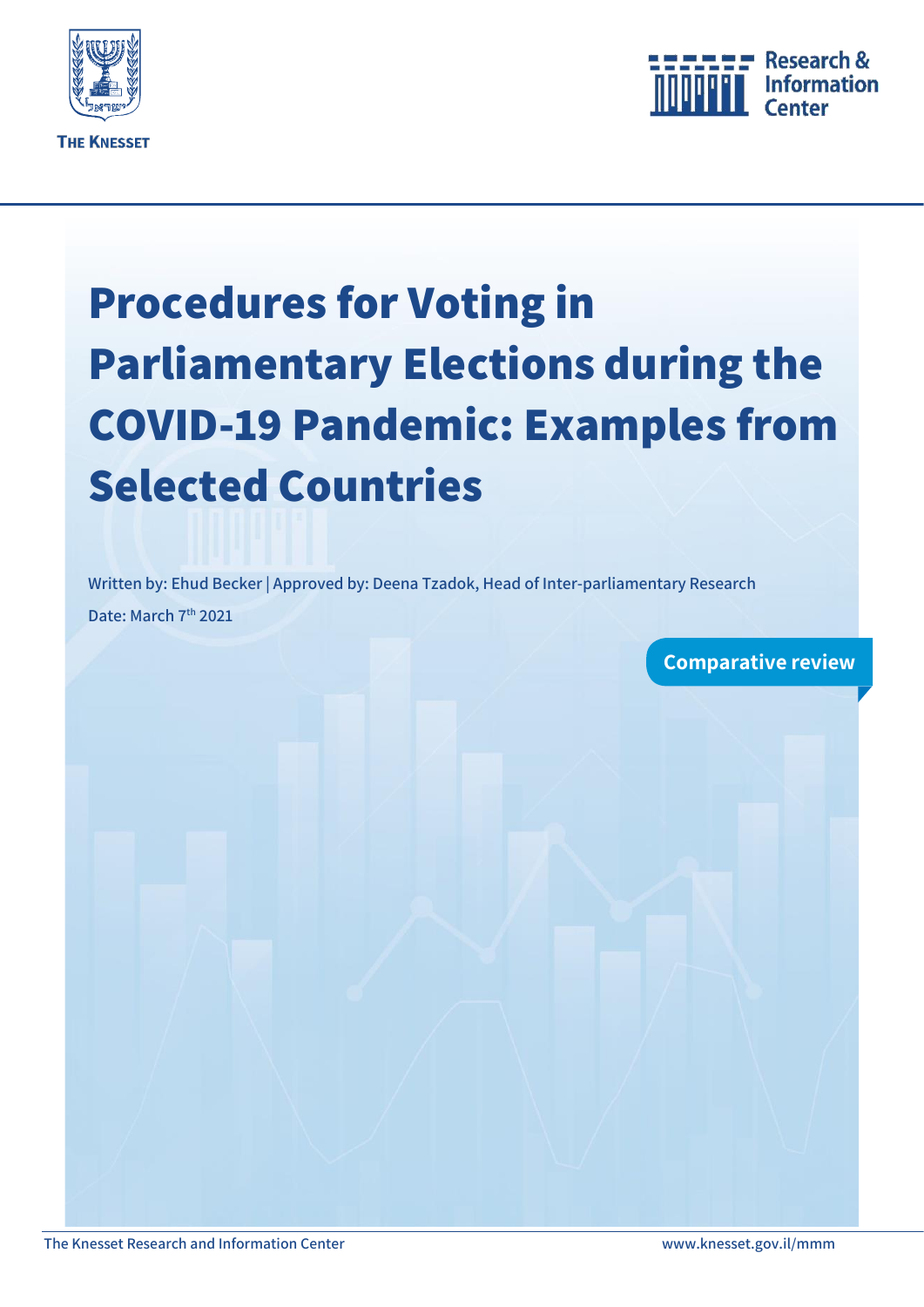

# **Contents**

| Procedures for Voting in Parliamentary Elections during the COVID-19 Pandemic:                         |                                                                                            |             |
|--------------------------------------------------------------------------------------------------------|--------------------------------------------------------------------------------------------|-------------|
|                                                                                                        |                                                                                            |             |
| 1.                                                                                                     |                                                                                            |             |
| $\cdot$ .2                                                                                             | Background: Considerations for holding elections during a pandemic  5                      |             |
| 2.1 The validity of accommodations responding to temporary challenges with fundamental<br>changes<br>8 |                                                                                            |             |
|                                                                                                        | <b>2.2 Postponing elections</b>                                                            |             |
|                                                                                                        |                                                                                            |             |
|                                                                                                        | 3.1 Changes in the location of polling stations                                            |             |
|                                                                                                        | 3.2 Changes to the operation of polling places and to rules for voter behavior <b>1998</b> |             |
|                                                                                                        | 3.3 Rules concerning identifying voters with masks at polling stations                     | $\ldots$ 18 |
|                                                                                                        | 3.4 Electronic supervision (using cameras) of polling stations and vote counting           | 19          |
|                                                                                                        |                                                                                            |             |
|                                                                                                        | 4.1 Extending polling station hours and assigning voting hours                             |             |
|                                                                                                        | 4.2 Early voting (at polling stations or by other means)                                   |             |
| 5.                                                                                                     |                                                                                            |             |
|                                                                                                        | 5.1 Mail-in voting, email voting, and voting by fax                                        |             |
|                                                                                                        | 5.2 i-Voting                                                                               |             |
|                                                                                                        | 5.3 Voting by proxy                                                                        |             |
|                                                                                                        | 5.4 Voting by telephone                                                                    |             |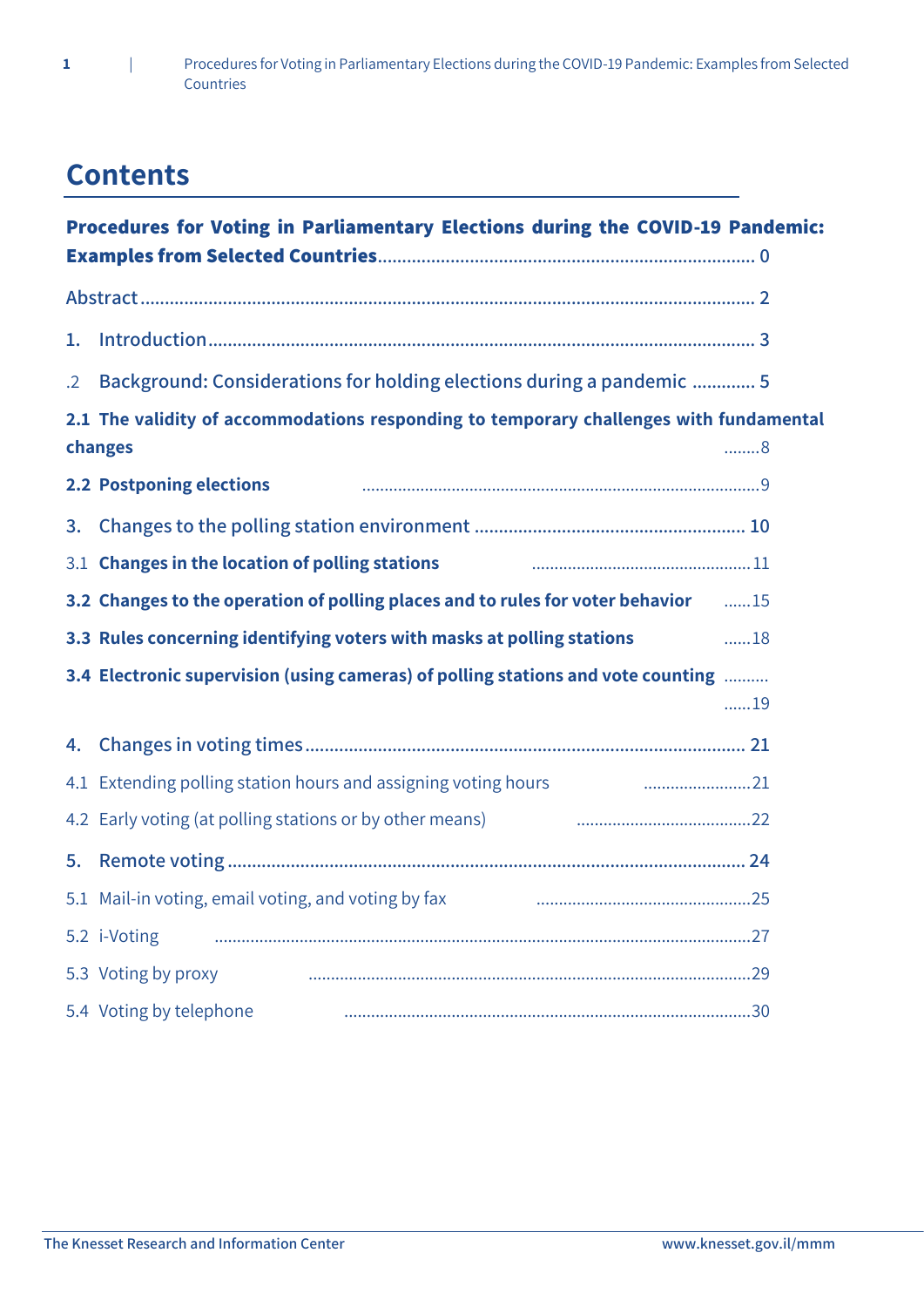# <span id="page-2-0"></span>**Abstract**

This document presents examples of steps undertaken by a number of countries worldwide to adjust their electoral procedures in light of the challenge presented by the COVID-19 pandemic—conducting the elections in a manner that would allow everyone to vote and realize their democratic right while safeguarding public health and preventing the spread of the virus among poll workers, voters, and the general populace to the greatest extent possible. The steps undertaken by the countries reviewed were varied: cancelling or postponing elections, changing the manner of voting, or modifying the physical environment of the polling station or the manner in which the polling stations functioned. It should be noted that, as of the writing of this document, not one of the reviewed countries **has adopted new voting methods** to cope with the pandemic's challenges. Rather, the study found that the use of methods and tools that were already in place was expanded to accommodate the sick or those in quarantine.

This study focuses on elections to the national parliament, although, when relevant, it also provides examples from elections for the presidency or local office. It should be noted that the information presented in the examples does not encompass all the changes undertaken by each country and does not present the challenges associated with the implementation of said changes, but is, rather, meant to illustrate the specific step discussed in the chapter in which it is included. We emphasize that this document is a survey of measures undertaken in other countries and does not examine voting arrangements in Israel. Therefore, it is possible that some of the measures mentioned in this document are implemented in Israel and that some are not. It is also important to remember that this document is a comparative survey, and **should not, therefore, be viewed as a recommendation for implementing any change in Israel's electoral system or voting arrangements.** 

Additionally, it is important to mention that this document does not review the general restrictions that various countries imposed to combat COVID-19 or reflect on the differences between said restrictions. The document also does not account for differences in morbidity between countries or the fluctuations in morbidity since the beginning of the pandemic. Additionally, the document does not address the changes in countries' awareness of the pandemic and its risks over time. All these may have affected the preparations for elections.

From the survey, one can reach the following conclusions, among others:

 The need to conduct elections during COVID leads to a clash of two democratic principles: the right to life and personal safety, on the one hand, and the principle of ensuring that elections are equal, representative, and credible, on the other. This need requires a balance between these two values.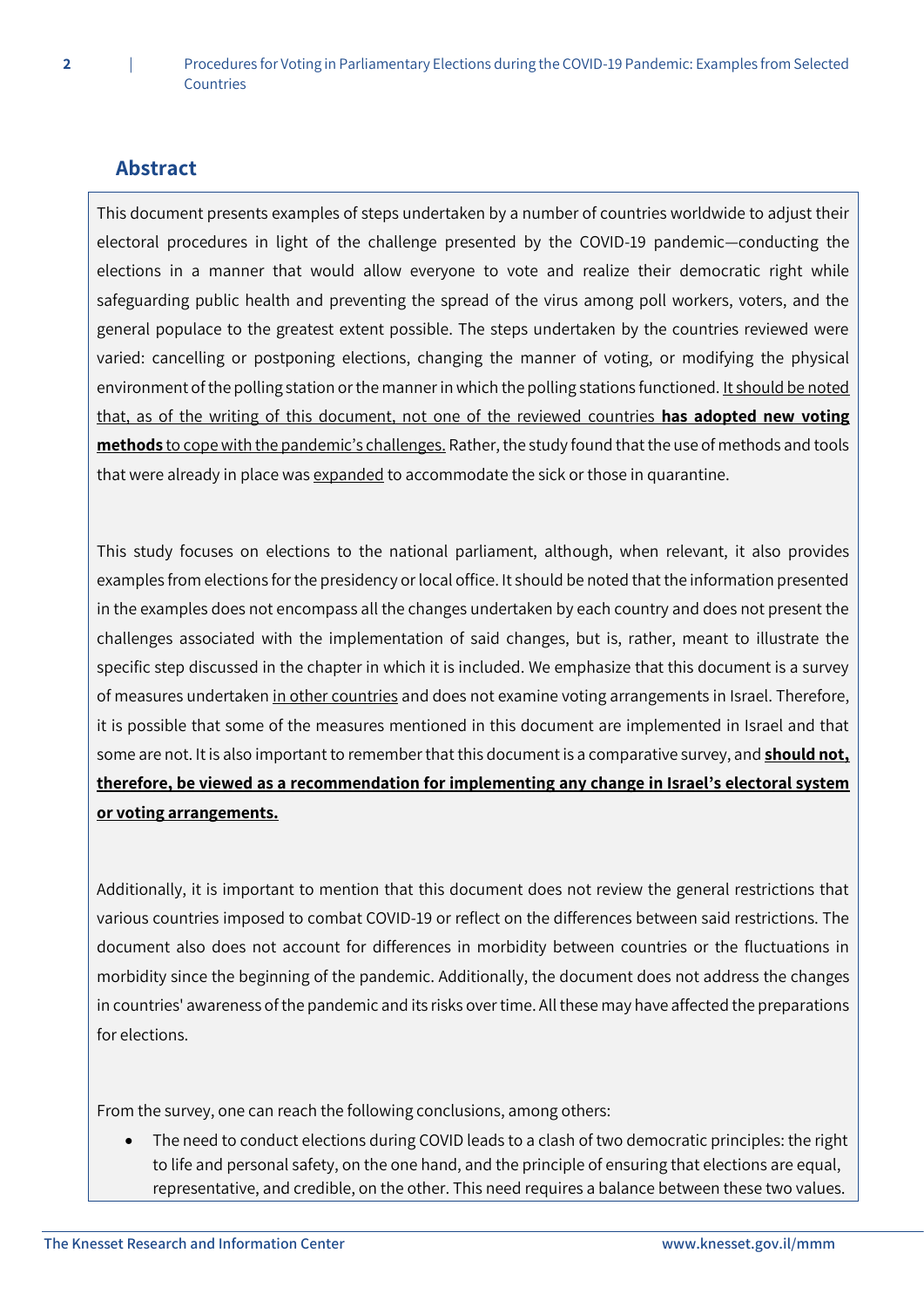These balances are given practical expression through the measures and accommodations that countries implemented to allow elections to take place, which allowed democratic values to be maintained, on the one hand, and safeguard civil rights, on the other.

 The measures described in this document concerning the management of elections during the COVID pandemic can significantly affect how elections are conducted or how the democratic values that underlie the elections are realized. However, differences between countries in the type of measures enacted and the electoral process may result in different outcomes between them. The survey is divided according to the type of change implemented:

#### **Modifications to the polling stations:**

- $\circ$  Most of the countries examined adopted rules to govern voters' behavior at polling stations in order to maintain social distancing and ensure that the polling stations were disinfected and hygienic.
- o Other measures included changing the location of the polling stations, including drivethrough voting, and using mobile polling stations in lieu of a stationary polling station to make voting easier for people in quarantine.

#### **Changes in voting times:**

- o In many of the elections that took place during the COVID pandemic, changes were made to voting times (specifically, extending polling station hours), in order to prevent crowding and decrease the load on polling stations.
- o In some cases, groups of voters were assigned specific voting hours in order to separate between population groups and keep people diagnosed with COVID or potential carriers of the disease separate while safeguarding their voting rights.
- o In some countries where early voting (which takes place before election day itself) is available even under normal circumstances, that option was expanded to additional population groups. In general, an increase was observed in the number of eligible voters who took advantage of this option.

#### **Remote voting:**

- o Many places worldwide allow for alternative forms of voting besides regular voting at a polling station, such as voting by mail or email, voting by proxy, mobile polling stations, or voting in special locations.
- $\circ$  In some countries, the provisions for remote voting were expanded to allow these methods to be used by people diagnosed with COVID or in quarantine. In some cases, these methods were offered as alternatives to a physical polling station.

# <span id="page-3-0"></span>**1. Introduction**

 $\overline{a}$ 

In late January 2020, the World Health Organization (WHO) declared the novel coronavirus (COVID-19) to be a "public health emergency of international concern."<sup>1</sup> The pandemic brought about policy changes in multiple arenas, from restrictions on movement in public spaces, through the closure of businesses and educational

<sup>&</sup>lt;sup>1</sup> World Health Organization, WHO Director-General's statement on IHR emergency committee on novel coronavirus [\(2019-nCoV\),](https://www.who.int/director-general/speeches/detail/who-director-general-s-statement-on-ihr-emergency-committee-on-novel-coronavirus-(2019-ncov)) January 30<sup>th</sup> 2020.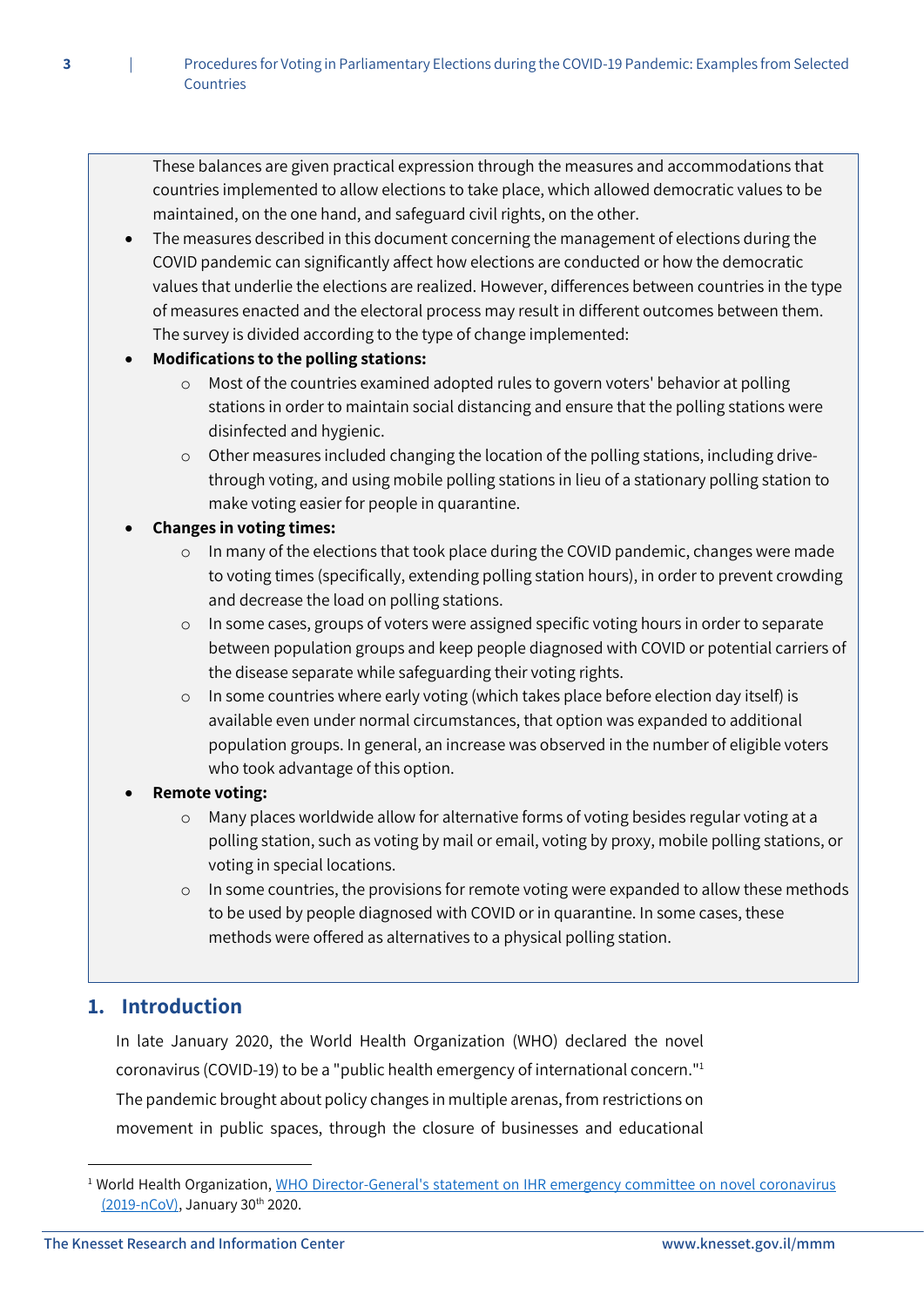institutions, to changes in various aspects of government—including elections provisions. Since the outbreak of the pandemic, many elections—on both the national and local levels—have been held in more than 100 countries around the world.

This document surveys examples of measures for conducting elections implemented in various countries, specifically regarding changes to voting procedures and times as well as adjustments to in-person voting that reflect the limitations imposed by COVID. The document focuses on elections to national parliaments, but it also provides examples from presidential elections and local elections. Interesting steps were often taken during these elections that could be implemented in parliamentary elections.

This document does not address aspects of elections such as regulation of electoral campaigns, vote-counting, or preparatory work by election commissions. Nonetheless, it should be noted that these aspects may be affected by emergencies such as COVID.

By and large, the information presented in this document relies on reports, surveys, and publications by international organizations, chief among them the International Institute for Democracy and Electoral Assistance (International IDEA), the International Foundation for Electoral Systems (IFES), the ACE Electoral Knowledge Network, the Organization for Security and Co-operation in Europe (OSCE), and the European Commission. When information was presented about a specific country, efforts to confirm the information were made through sources from that country's government and election commission, specifically using online sources. However, we should note that information on voting procedures is not always accessible online, especially if they underwent rapid changes due to the need to prepare quickly for an election campaign during the COVID pandemic—changes that were not necessarily publicized widely or in an organized manner.

We have divided the changes and adjustments implemented in the various countries into three categories: changes to the polling station itself or to the voting environment (relocating polling stations, installing safety measures, etc.), changes in the duration of voting or time of voting (changing polling station hours, early voting, etc.), and changes that permit remote voting (i.e., outside polling stations) in various ways. The document will present details regarding each of these categories along with considerations associated with implementing these changes and examples from around the world. It is important to note that the information presented on specific changes in the various countries we examined does not reflect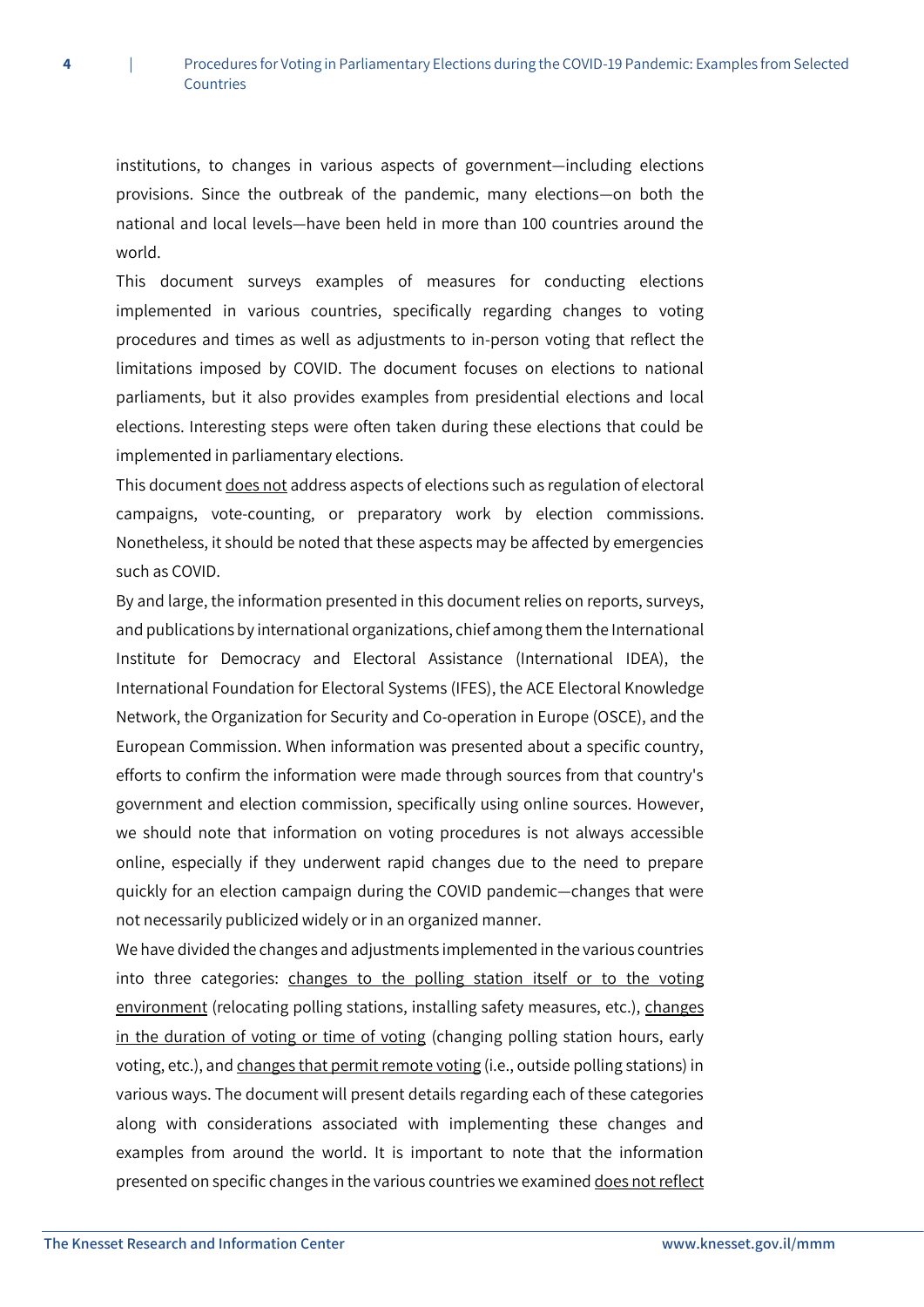the sum total of the changes implemented in each country but rather presents them as examples of the step discussed in that particular chapter.

Different countries implement different election methods and voting arrangements based on their particular historical background, system of government, and other national characteristics. This document surveys countries with a variety of voting methods in order to provide a broad picture of the adjustments made to their election management. Due to the differences between countries, caution is necessary when comparing between them—and between them and Israel. In any event, **none of the information in this document should be viewed as a recommendation for changes to the electoral system or voting arrangements in Israel.**

We note that this document focuses on voting arrangements during the coronavirus pandemic and does not discuss the general steps or restrictions that countries implemented to contend with the spread of the virus—or the differences between countries regarding said steps and restrictions—although they can affect election management, albeit indirectly. For example, a country that strictly enforces wearing masks and maintaining social distance may have less of a need to explicitly address mask-wearing and social distancing in elections guidelines. In addition, the document does not address differences in morbidity between countries, which may affect the restrictions they adopt, both in general and, more specifically, in preparation for elections. Finally, it does not examine the effects of the aforementioned restrictions on voter turnout or the question of the effect of holding elections on the spread of the virus.

# <span id="page-5-0"></span>**2. Background: Considerations for holding elections during a pandemic**

Elections are an essential component of a democratic regime; at its very essence, democracy is based upon majority rule. In representative democracy—the most prevalent form of government today—elections are conducted periodically for eligible voters to elect delegates to represent them in parliament.<sup>2</sup>

Elections are not only the means of electing the public's representatives but also a vital tool for oversight. Through the electoral process, the incumbent elected officials must win the public trust anew in order to continue serving in their positions. The knowledge that elections will be held in the future encourages public

 $2$  As stated, this document deals mainly with parliamentary elections. Votes can be held for other purposes: election of a president or judges, referendum, etc.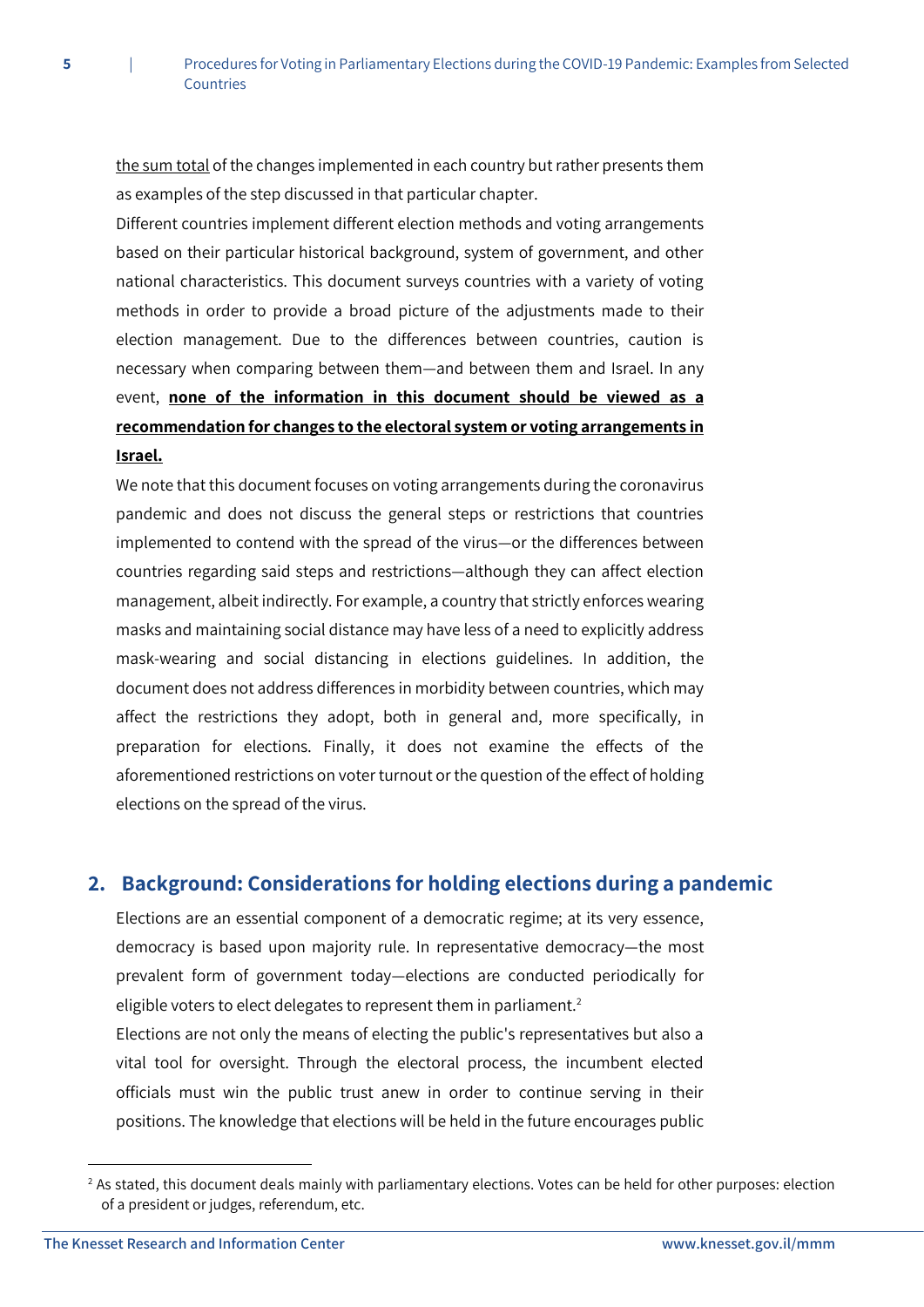representatives to act for the common good in a manner that earns public support and the trust of their constituency. In order to ensure effective oversight, elections must be conducted with a certain frequency, which every country determines through a balance of the time required for elected officials to perform their jobs with the desire to allow the public to again have its say and to ensure oversight.

For democratic elections to be considered credible, they must be conducted in an equitable fashion that can express the public's vote in an accurate, representative, and credible manner. Consequently, elections are conducted with the aspiration that everyone with the right to vote will be able to participate equally, subject to blanket limits defined by law (e.g., limiting the right to vote to polling places near the voter's residence, restricting voting to the country's territory, requiring voters to present identification, etc.). The hope is that voter turnout will be as high as possible (which contributes to the perception that the election results represent the desires of the majority of citizens) and that no one feels that particular groups are prevented from voting and are thereby excluded from the democratic process.

If voter turnout is low or if certain groups are unable to exercise the option to participate, the equality and credibility of the elections are damaged. Equality of participation in elections is a key principle in democracy, and credibility is important so that seats in parliament and public posts can be filled in a representative manner. Additionally, the credibility of the voting process is important to prevent public mistrust in the results, ensuring that even those political parties and social sectors that are unhappy with the final results will accept them as valid, thus preventing objections to the results and harm to the public trust in the government.

Another democratic value—one that might be considered self-evident—is that the lives of the country's citizens have value and that the government is required to ensure their safety and health. This value gives rise to one of the basic human rights, which philosophers and legislators have viewed throughout history as a natural or a fundamental human right—the right to life and personal safety.

Due to the highly infectious nature of COVID-19<sup>3</sup> and the substantial risk it poses to life and public health, countries around the world instituted a series of restrictions to reduce infection rates and prevent the spread of the virus. These steps included restrictions on gatherings, movement, and other activities; on opening businesses

<sup>3</sup> COVID-19 is transmitted between people through respiratory emissions (when droplets from a sick person's respiratory tracts, emitted mostly through coughing or sneezing, are inhaled by another person, or when another person touches a surface on which such droplets landed and then touches his mouth, nose, or eyes). See: Ministry of Health[, Coronavirus \(COVID-19\) frequently asked questions,](https://www.gov.il/en/departments/faq/faq-coronavirus) accessed February 11<sup>th</sup> 2021.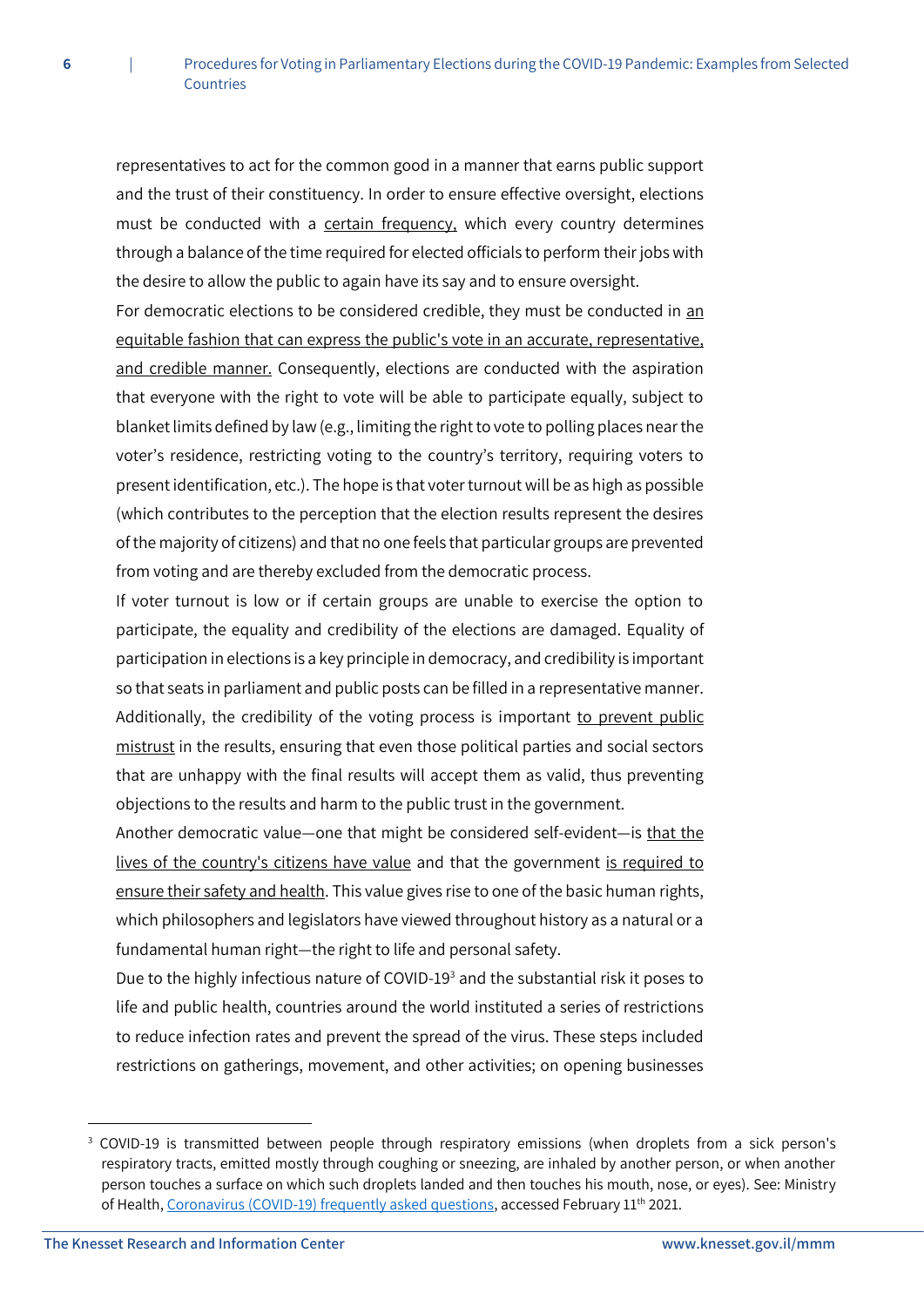and workplaces; and on educational and cultural institutions, etc. We note that the questions and concerns arising from the COVID crisis are not unique to this specific situation and can be relevant in the future when elections are conducted during other medical crises. Therefore, while such steps can aid in the battle against COVID, they can provide a contingency for potential scenarios in the future, such as similar emergencies.

The need to hold elections during the COVID pandemic leads to a clash of the two aforementioned values—the fundamental right to public health and safety, on the one hand, and the democratic values ensuring the existence of equitable, representative, and credible elections, on the other—and requires the striking of an appropriate balance between them. In effect, such a balance examines how to hold elections with a turnout rate that is high enough to ensure public legitimacy while preserving public health and voters' sense of security.<sup>4</sup>

**This balance is given practical expression in the measures each country undertakes to allow elections to be held during the COVID pandemic in a manner that upholds the principles at the basis of democratic elections and protects fundamental rights.** This document examines these measures and accommodations at length.

#### **Food for thought: The pandemic and voter turnout**

One concern associated with the pandemic is that it would lower voter turnout, which would harm the credibility of the election and its results. However, in an examination of voter turnout rates during COVID published by International IDEA it is difficult to point to a clear trend of this kind. While the data indicate that turnout rates did decrease during this period in some countries, there were also countries that saw an increase in voter turnout rates.<sup>5</sup>

Additionally, **we should make it clear that changes in voter turnout are not necessarily related to COVID**. There are various factors that affect the voter turnout in each election and unique characteristics that individually affect each country and election cycle. Another aspect that makes it difficult to compare prepandemic elections with those conducted during the pandemic is that in the period

<sup>4</sup> European Commission for Democracy through Law (Venice Commission)[, Interim report on the measures taken in](https://www.venice.coe.int/webforms/documents/default.aspx?pdffile=CDL-AD(2020)018-e)  the EU [member states as a result of the COVID-19 crisis and their impact on democracy, the rule of law and](https://www.venice.coe.int/webforms/documents/default.aspx?pdffile=CDL-AD(2020)018-e)  [fundamental rights,](https://www.venice.coe.int/webforms/documents/default.aspx?pdffile=CDL-AD(2020)018-e) October 2020, p. 31.

<sup>5</sup> International IDEA (Institute for Democracy and Electoral Assistance) is a leading international organization that assists in promoting democracy and democratic elections: [Global overview of COVID-19: Impact on elections,](https://www.idea.int/news-media/multimedia-reports/global-overview-covid-19-impact-elections) accessed: February 21st 2021.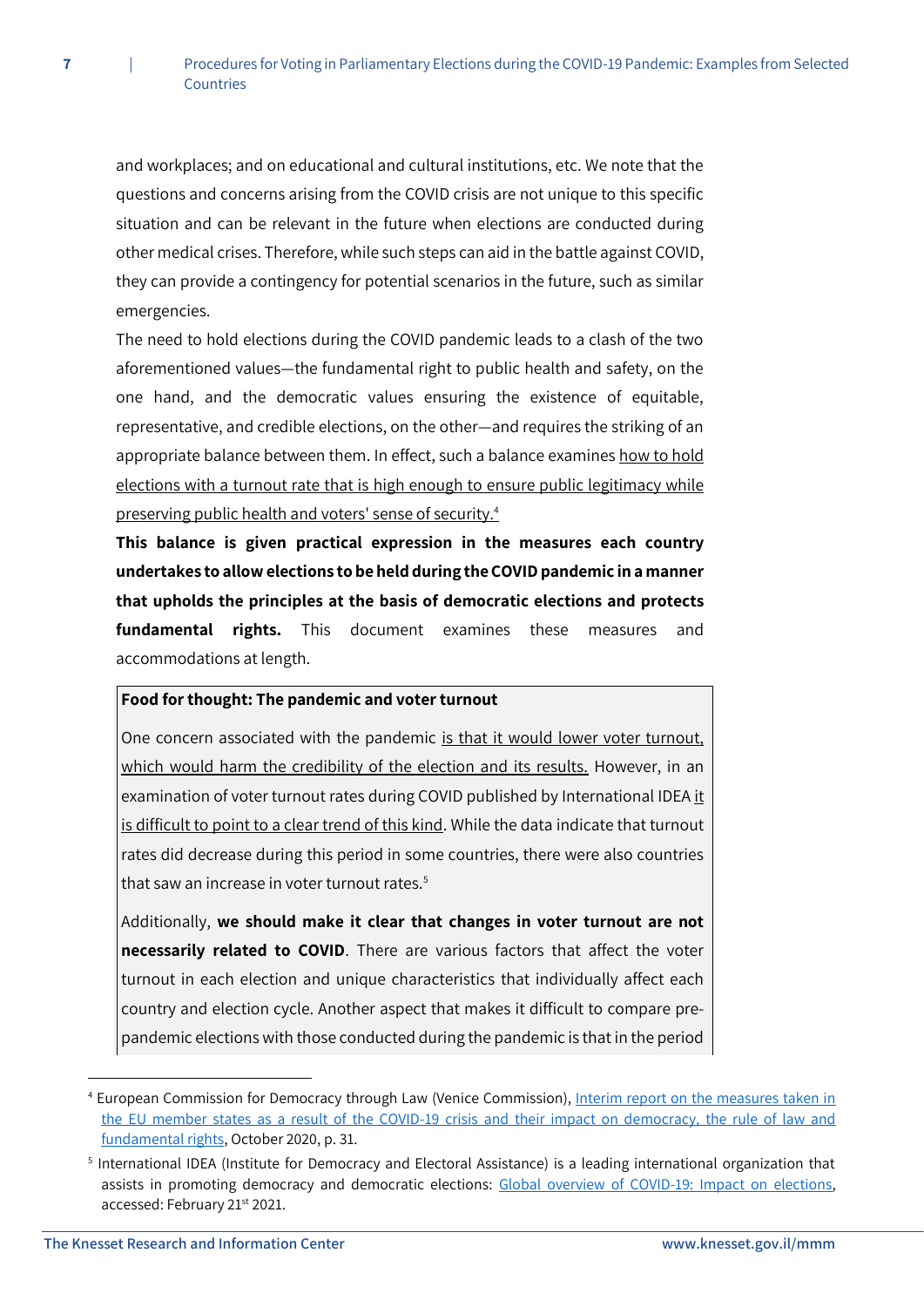following the outbreak of the virus, there were varying degrees of public awareness and different policies in each country, which might have affected turnout rates. The difficulties in isolating these variables and in examining the situation at the precise time of each election make comparisons and drawing definitive conclusions difficult.

# <span id="page-8-0"></span>**2.1 The validity of accommodations responding to temporary challenges with fundamental changes**

The steps that can be taken to adjust elections to a pandemic include, among others, fundamental changes to electoral methods or voting practices which may involve significant deviations from the country's norms, such as allowing remote voting or early voting in a country that previously did not allow such practices. Such changes can seemingly provide a response to temporary needs (such as reducing the chances of contagion), and there may therefore be support for their rapid adoption. However, one might argue that the adoption of such fundamental changes under ordinary circumstances would have required in-depth public and parliamentary discussion for which there is not sufficient time during a pandemic. Under such circumstances, it might appear possible to support the introduction of changes with a limited validity, i.e., temporary changes limited to a single election cycle. However, such a step is accompanied by several concerns:

- Even if it is a one-time measure, if the results of the elections that employ the measure garner reduced public trust, it might cast a pall over the entire term of the parliament (and government) so elected, and it may lead to public mistrust, perhaps even hastening the next elections.
- "Nothing is so permanent as a temporary program"—Introducing a change, even if temporary, may increase the probability that it will be approved as permanent policy without an in-depth discussion—inter alia because it will have already been implemented successfully—even if there are legitimate concerns about the policy or its implementation.
- Organizational and logistical cost: Changes in voting procedures can require a financial investment in acquiring equipment or putting infrastructure to use, with costs that are considered high for a single-use item (for example, procuring voting machines or creating the infrastructure for online voting). Further to the previous point, in future discussions, the cost itself may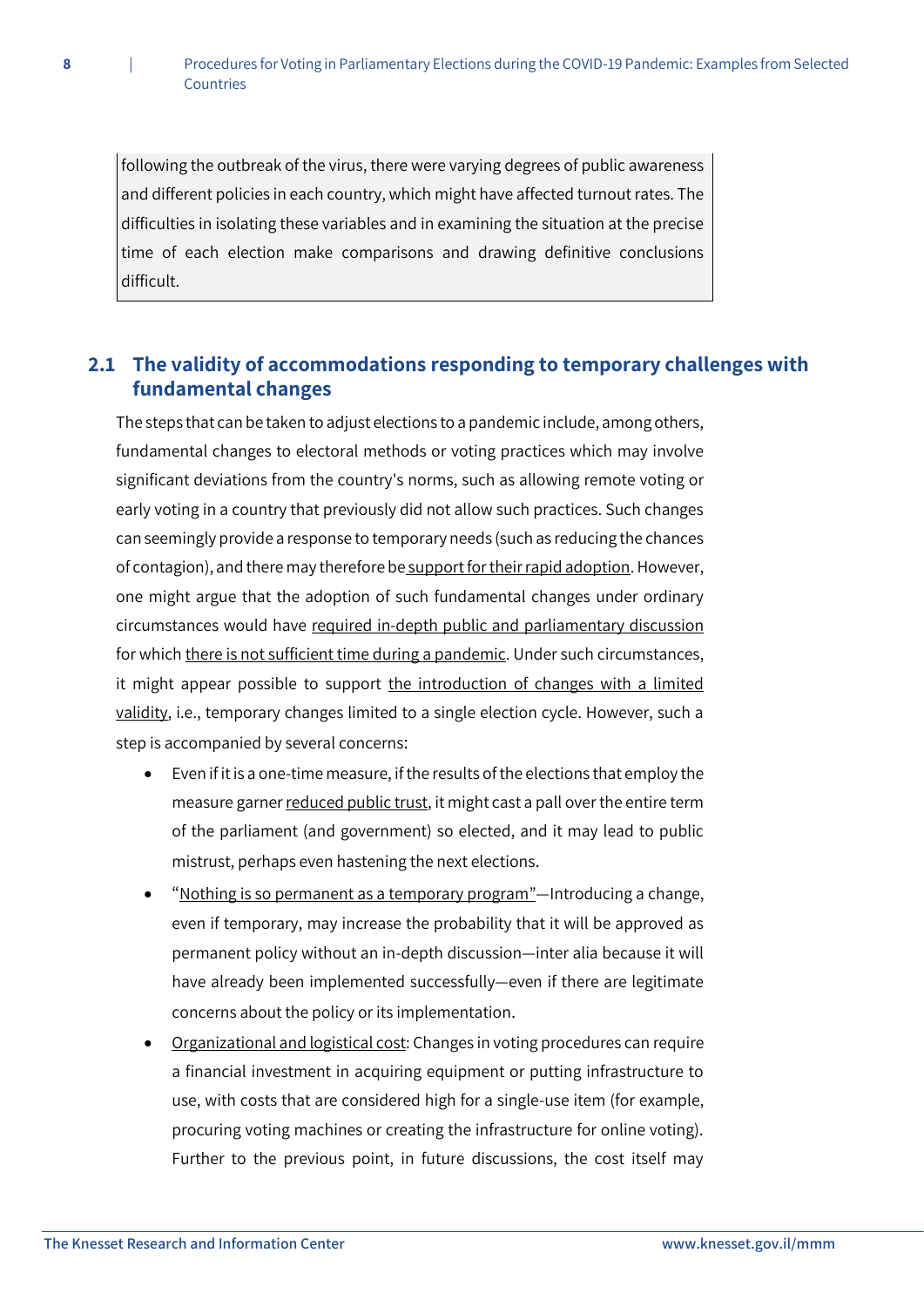constitute a consideration supporting the change and the dismissal of objections to it.

In addition to questions of values and democracy, changes in voting and election procedures generally require logistical adjustments, which often involve additional costs and demand more time for election preparations, such as in the need to train employees. These requirements are not a trifling matter, especially while also contending with a state of emergency, and they should be taken into consideration when changes to the voting system are contemplated. However, in general, this document will not provide detailed information on the logistical and financial aspects of adopting the changes that are discussed.

By and large, in the course of writing this document, **no examples were found of countries that fundamentally changed their electoral system as a response to the COVID pandemic;** we only found cases of technical adjustments to polling places and expansions of existing arrangements (such as extending distance voting to populations such as the sick and people in quarantine, where such arrangements already existed on a smaller scale).

#### <span id="page-9-0"></span>**2.2 Postponing elections**

**9** |

As an alternative to changing voting policies, the option exists to postpone elections and hold them at a later date. In general, the date for parliamentary elections is set in the constitution or by law, and it is a fixed date determined by the duration of the previous parliamentary term, by the result of a noconfidence vote, or by the dispersal of the parliament. Postponing elections is not necessarily possible legally or constitutionally in all countries. Moreover, even in countries where postponement is possible, it may only be possible in specific circumstances. In countries where a deferral is possible—elections commissions were sometimes given extra time, specifically due to COVID, whether to implement the steps and changes essential during COVID or to aim for a time when the hope is that the pandemic will have passed and no accommodations will be required.

On the one hand, deferring elections is a cheap and simple step. One could suggest that most voters would choose not to go out and vote during a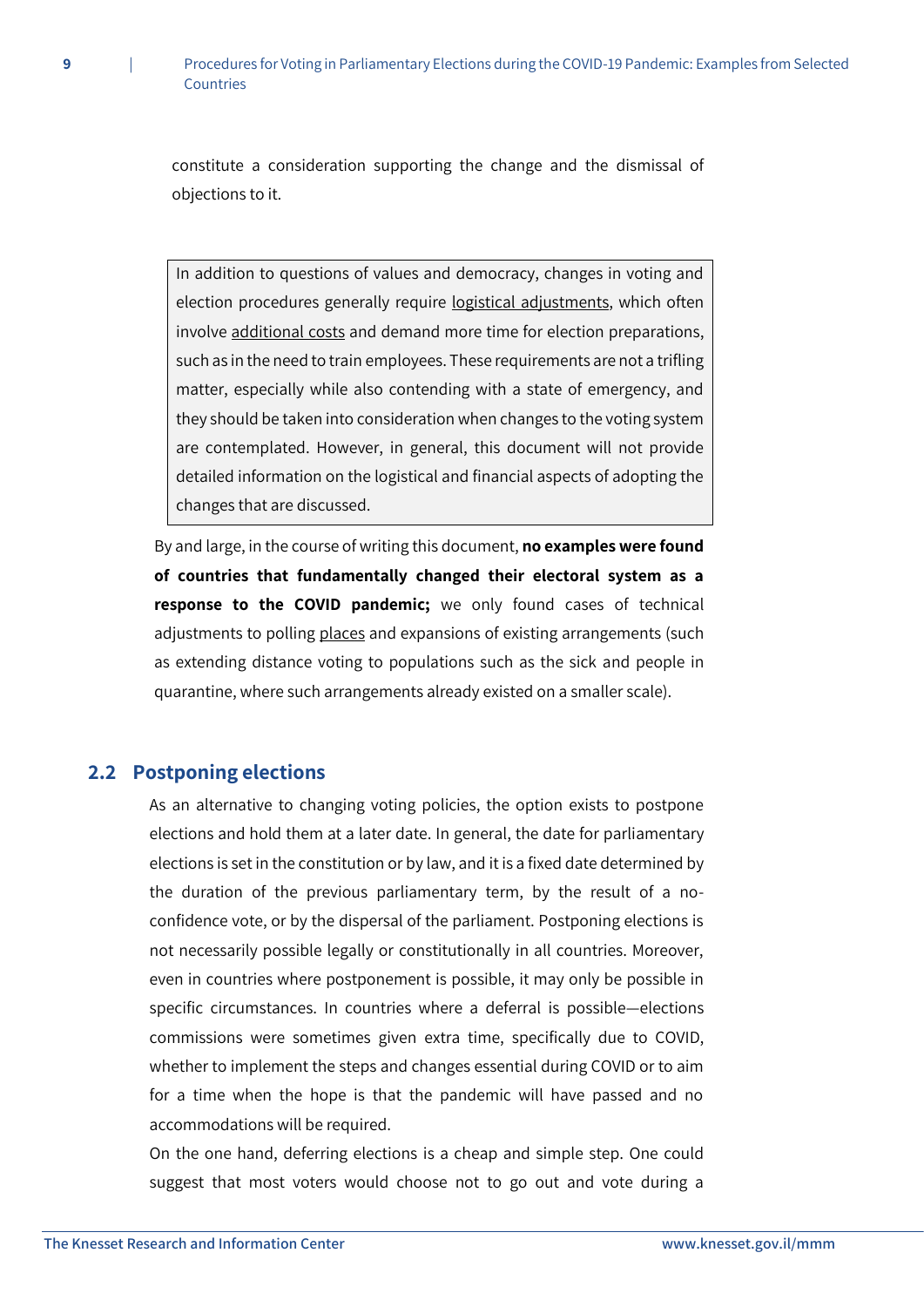pandemic and that holding elections at such a time would result in meager voter turnout rates and results that do not properly represent the public's will. However, deferring elections interferes with democratic principles, i.e., that elections allow voters to express their will and conduct oversight of public officials, as stated above.<sup>6</sup>

According to the data provided by International IDEA, 197 elections (local and national) were supposed to take place worldwide between February 21<sup>st</sup> 2020 and February  $1^{st}$  2021, of which 96 were postponed. An analysis of the postponed elections revealed most of them to be local elections (sometimes only for a single position, such as the mayor of a given city) or national referendums. Most of the postponements of national parliamentary elections were short term and were meant to allow for preparations for elections to be held under COVID restrictions. For instance, the general election in New Zealand was deferred by one month, and the national elections in Serbia were postponed by two months.<sup>7</sup>

As stated above, the following chapters present information concerning the changes and accommodations to voting procedures implemented in the countries surveyed, divided into three categories: changes to the polling station environment or the method of voting, changes in voting times or the duration of voting, and changes allowing remote voting (i.e., outside a polling station). We also discuss the considerations associated with implementing these changes and provide examples from around the world.

#### <span id="page-10-0"></span>**3. Changes to the polling station environment**

The most widely accepted method of voting in democratic countries worldwide is at a polling station, as is the custom in Israel. This public is familiar with this method and understands it, and it is relatively easy to supervise. The "polling station environment" includes the physical location where all stages of voting take place: voter arrival, direction of voters to the proper ballot box,

<sup>&</sup>lt;sup>6</sup> International IDEA, [Elections during COVID-19: Considerations on how to proceed with caution,](https://www.idea.int/news-media/news/elections-during-covid-19-considerations-how-proceed-caution) accessed: January 13<sup>th</sup> 2020; Council of Europe, Directorate General of Democracy, [Elections and COVID](https://rm.coe.int/election-and-covid-19/16809e20fe) 19, March 29<sup>th</sup> 2020, pp. 2–3; International Foundation for Electoral Systems (IFES), [Legal considerations when delaying or adapting elections,](https://www.ifes.org/sites/default/files/ifes_covid-19_briefing_series_legal_considerations_when_delaying_or_adapting_elections_june_2020.pdf) June 2020, pp. 3–4.

<sup>&</sup>lt;sup>7</sup> International IDEA, <u>Global overview of COVID-19: Impact on elections</u>, accessed: February 15<sup>th</sup> 2021.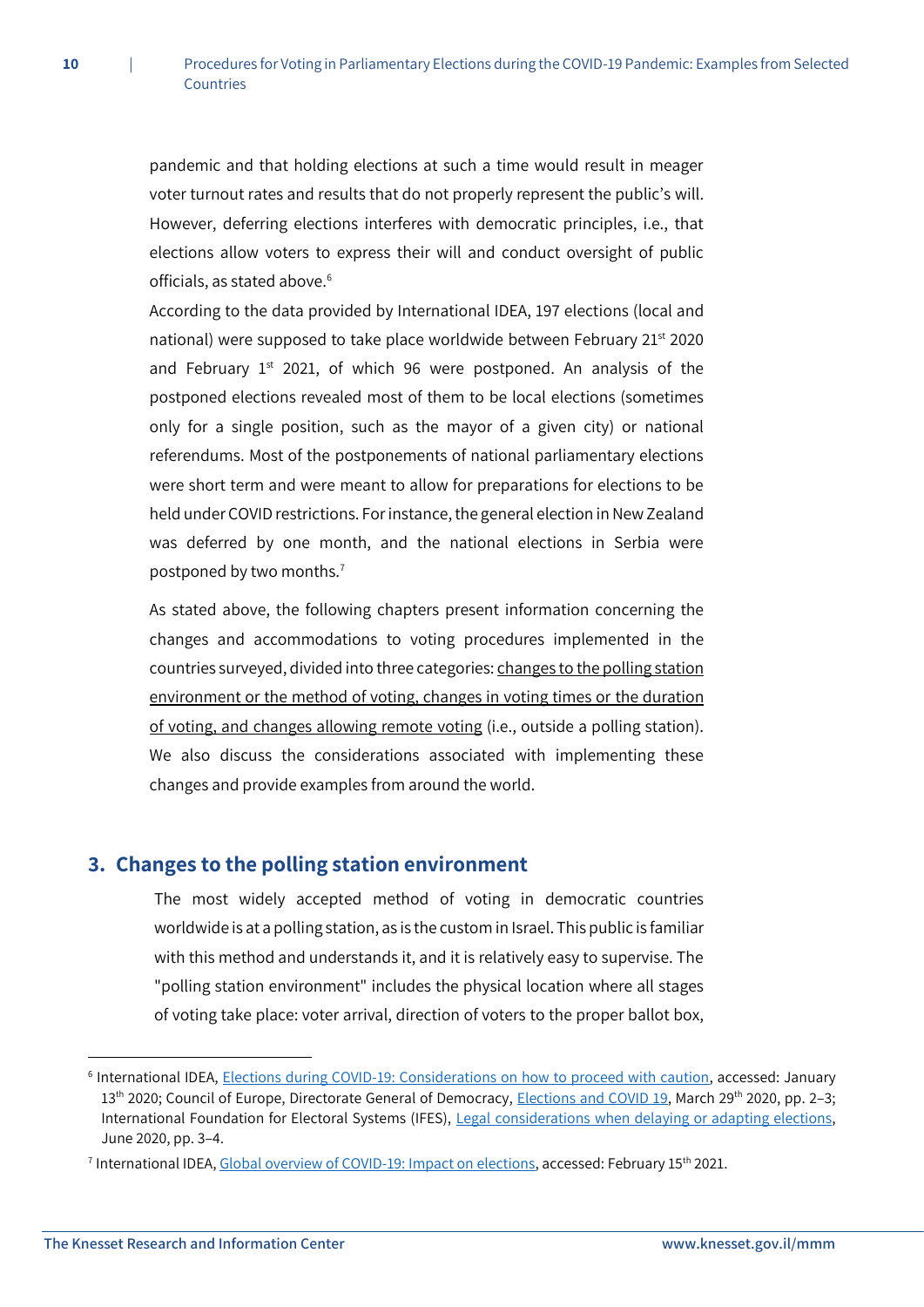waiting in line, entry and identification before the poll committee, voting (usually behind a screen), placement of the vote in the ballot box, and departure from the polling station.<sup>8</sup> In this manner, hundreds of people pass through the polling station throughout the day, and if one of them is ill or a carrier of coronavirus, there is a risk of spreading the disease and infecting many people.

When adopting changes in the polling station environment, it is important to consider the broad effect of each change—both the effects on the stages of the voting process and the environment, as well as the effects on the fundamental values previously mentioned. In addition, it is important to consider the effects on safeguarding public health and safety, preserving the confidentiality and credibility of the vote, and maintaining accessibility to the voter population. For example, restrictions on poll overseers that would keep them at a distance from the poll committee would lower the risk of infection, but would make the overseer's work harder and could negatively affect the credibility of the voting process (see discussion in Section 3.4 below).<sup>9</sup>

Below are examples of steps to reduce the risk of infection at polling stations, with examples from countries around the world.

#### <span id="page-11-0"></span>3.1 **Changes in the location of polling stations**

Health organizations recommend that meetings and activities involving strangers not be held in small enclosed spaces as much as possible, but rather in large, open, and well-ventilated spaces that permit social distancing and good air circulation. Several countries attempted to implement this recommendation during the elections



An outdoor polling station. Elections in Russia, July 2020 [\(The Guardian\)](https://www.theguardian.com/world/2020/jun/26/it-looks-like-a-gameshow-russias-pseudo-vote-on-putins-term-limits)

**.** 

<sup>&</sup>lt;sup>8</sup> Note that voting can be accomplished in many ways, such as inserting a ballot into an envelope and dropping it into the ballot box (as in Israel) using a computerized system, filling out a ballot or perforating a ballot, etc. A ballot box is not always used—in computerized voting, for example, there is no separate box—but the need to ensure reliable and confidential voting exists in all these cases.

<sup>9</sup> OSCE, [Alternative voting methods and arrangements,](https://www.osce.org/odihr/elections/466794) October 2020, pp. 36–37.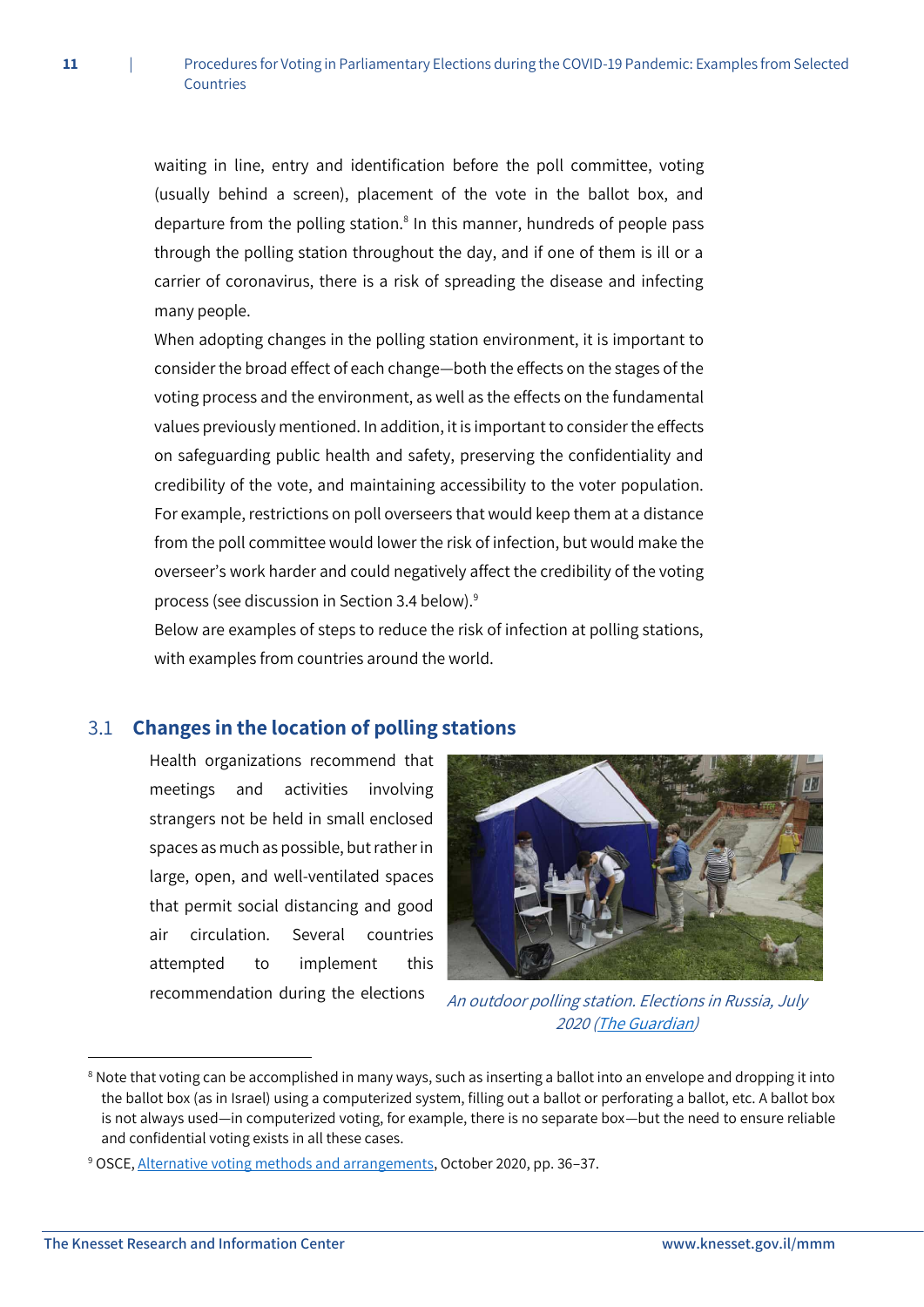while preserving the order of the voting process and the ability to monitor voting.<sup>10</sup>

For example, in Russia, legislation adopted due to the COVID pandemic allowed polling stations and ballot boxes to be located outside buildings (for example, in playgrounds or parking lots, see photo). As of the writing of this document, no data were found concerning the extent to which such polling stations were used.<sup>11</sup>

Some countries allow the option of drive-through or curbside voting. This means coming to the polling station in a vehicle and voting without leaving the vehicle, by using a specially designed ballot box or with help from poll workers. **In routine times,** these arrangements allow people with disabilities to vote in the localities detailed below, and **during the COVID pandemic**, they were **expanded** to include voters in quarantine or voters with COVID symptoms. For instance:

- In Lithuania, people who were in quarantine due to COVID during the October 2020 elections could vote at special polling stations (without the need for preregistration and regardless of residential address) and vote from their cars.<sup>12</sup>
- In several states in the United States, this option was provided to certain population groups, generally those physically unable to enter the polling station or those suffering from COVID symptoms (the examples we checked did not make separate reference to verified carriers without symptoms). A poll worker



Drive-through voting, Elections in [Lithuania, October 2020 \(Central](https://www.vrk.lt/naujienos/-/content/10180/2/saviizoliacijoje-esantiems-rinkejams-%E2%80%93-specialios-balsavimo-vietos)  [Electoral Commission of the Republic of](https://www.vrk.lt/naujienos/-/content/10180/2/saviizoliacijoje-esantiems-rinkejams-%E2%80%93-specialios-balsavimo-vietos)  [Lithuania\)](https://www.vrk.lt/naujienos/-/content/10180/2/saviizoliacijoje-esantiems-rinkejams-%E2%80%93-specialios-balsavimo-vietos)

approached the voter (wearing identifying dress such as a colored vest) and brought a ballot form for the voters to fill out. Then, in some states, the voters were given an envelope into which they placed their ballot, and they were required to sign an

**.** 

<sup>10</sup> Ibid., pp. 37–38.

<sup>&</sup>lt;sup>11</sup> International IDEA, Electoral events in Russia during the COVID-19 pandemic: Remote electronic voting, outdoor [voting and other innovations,](https://www.idea.int/sites/default/files/electoral-events-in-russia-during-the-covid-19-pandemic-remote-electronic-voting-outdoor-voting-and-other-innovations-en.pdf) November 2020.

<sup>&</sup>lt;sup>12</sup> Central Electoral Commission of Lithuania, [There are special polling stations for self-isolated voters,](https://www.vrk.lt/2020naujienos/-/content/10180/4/saviizoliacijoje-esantiems-rinkejams-%E2%80%93-specialios-balsavimo-vietos) accessed: February 2<sup>nd</sup> 2021.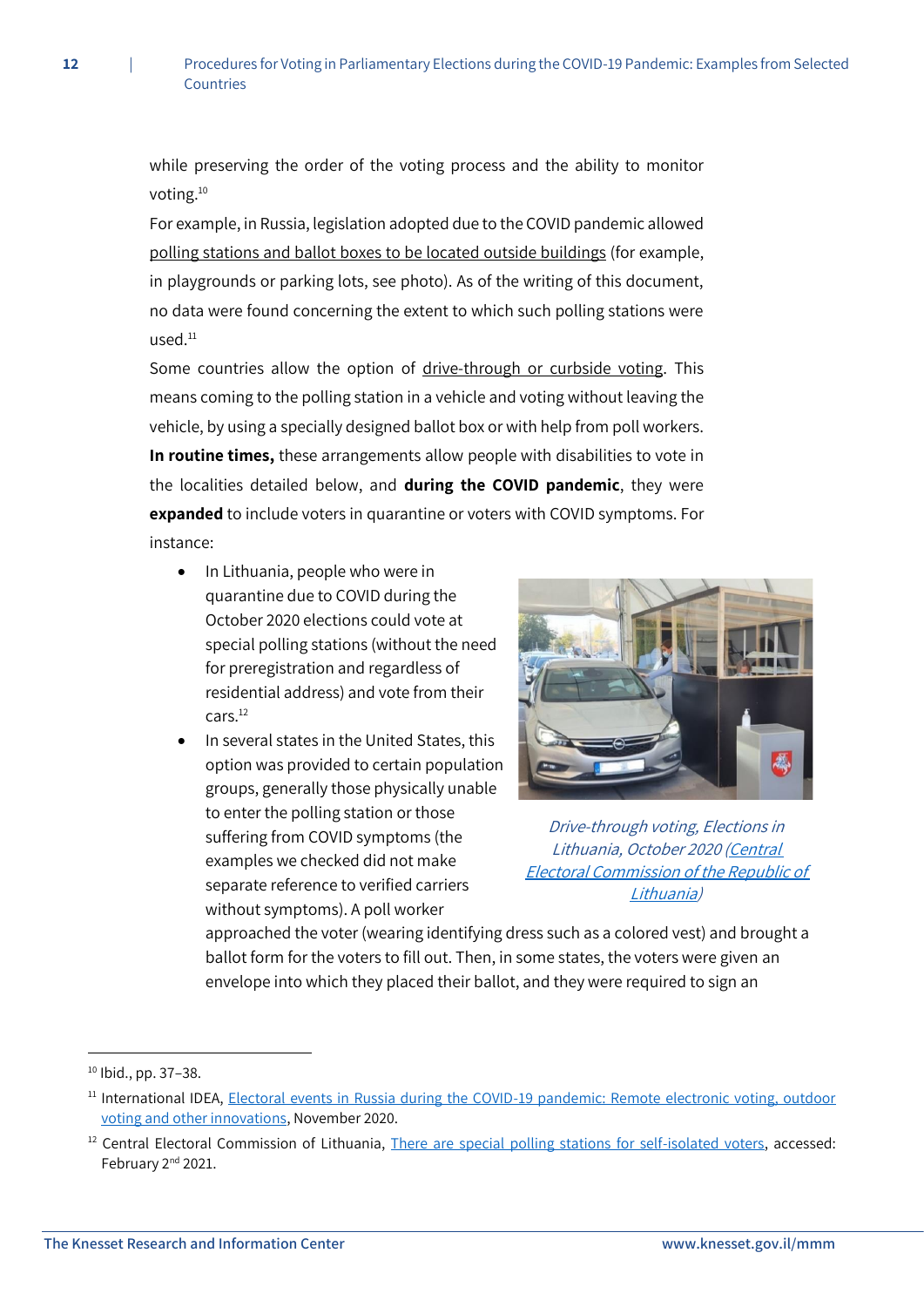authorization form allowing the poll station worker to place the ballot in the ballot box on their behalf.<sup>13</sup>

- The Czech Republic established 78 polling stations for drive-through voting to serve voters in quarantine. These polling stations were open for a single day, two days before Election Day.<sup>14</sup>
- The idea of drive-through voting was considered in South Korea but not implemented until Election Day itself.<sup>15</sup>

Another option is voting at a special polling station, not the polling station at which the voter is registered based on his or her place of residence. The special polling station may be a mobile ballot box that is moved throughout the day and is brought to a voter (rather than requiring the voter to come to a central polling station) or a polling station at a special location, such as a hospital or similar institutions. **Under normal circumstances,** such polling stations give the opportunity to vote to people with disabilities who find it difficult to leave their homes and to people who have difficulty going to a regular polling station on Election Day because they are hospitalized, are employed at a workplace that is open on Election Day, are on a military base, or are incarcerated.

There are several major questions concerning voting in these kinds of polling stations: Who is entitled to make use of this option? Should exercising voting rights using this method require preregistration? When does the voting take place, on Election Day or earlier?

The higher the number of voters permitted to vote this way and the shorter the time allotted to vote this way, the greater the number of mobile polling stations and staffers required.

The use of a mobile polling station or placement of a polling station at an institution makes voting accessible to people who find it difficult to exercise their right to vote at a polling station, and without adopting methods for remote

1

<sup>&</sup>lt;sup>13</sup> See, e.g., Iowa Secretary of State, *Voting on Election Day: Accessibility*; North Carolina State Board of Elections, [Curbside Voting;](https://www.ncsbe.gov/voting/help-voters-disabilities/curbside-voting) County of Santa Barbara, Traffic clerk—[Curbside voting quick guide;](https://countyofsb.org/uploadedFiles/CARE/Elections/Election_Officers/Curbside%20Voting%20Quick%20Guide%20-%20Online.pdf) City of Madison, [Quick guide](https://www.cityofmadison.com/clerk/documents/Quick%20Guide%20to%20Curbside%20Voting.pdf)  [to curbside voting on Election Day;](https://www.cityofmadison.com/clerk/documents/Quick%20Guide%20to%20Curbside%20Voting.pdf) Texas Secretary of State[, Curbside voting;](https://www.sos.state.tx.us/elections/forms/covid/curbside-voting-a-english.pdf) all accessed February 15<sup>th</sup> 2021. Note that in the United States, many election procedures vary between cities, counties, and states, and some procedures are only utilized in some of the places. The examples from the US represent a variety of jurisdictions, but these should not be taken as a full and representative picture of the country as a whole.

<sup>&</sup>lt;sup>14</sup> IFES, **Elections in the Czech Republic: 2020 Senate and municipal elections—frequently asked questions, September** 2020, pp. 5–6.

<sup>15</sup> International IDEA[, Managing elections under the COVID-19 pandemic: The Republic of Korea's crucial test,](https://www.idea.int/sites/default/files/publications/managing-elections-during-pandemic-republic-korea-crucial-test.pdf) July 2020, p. 4.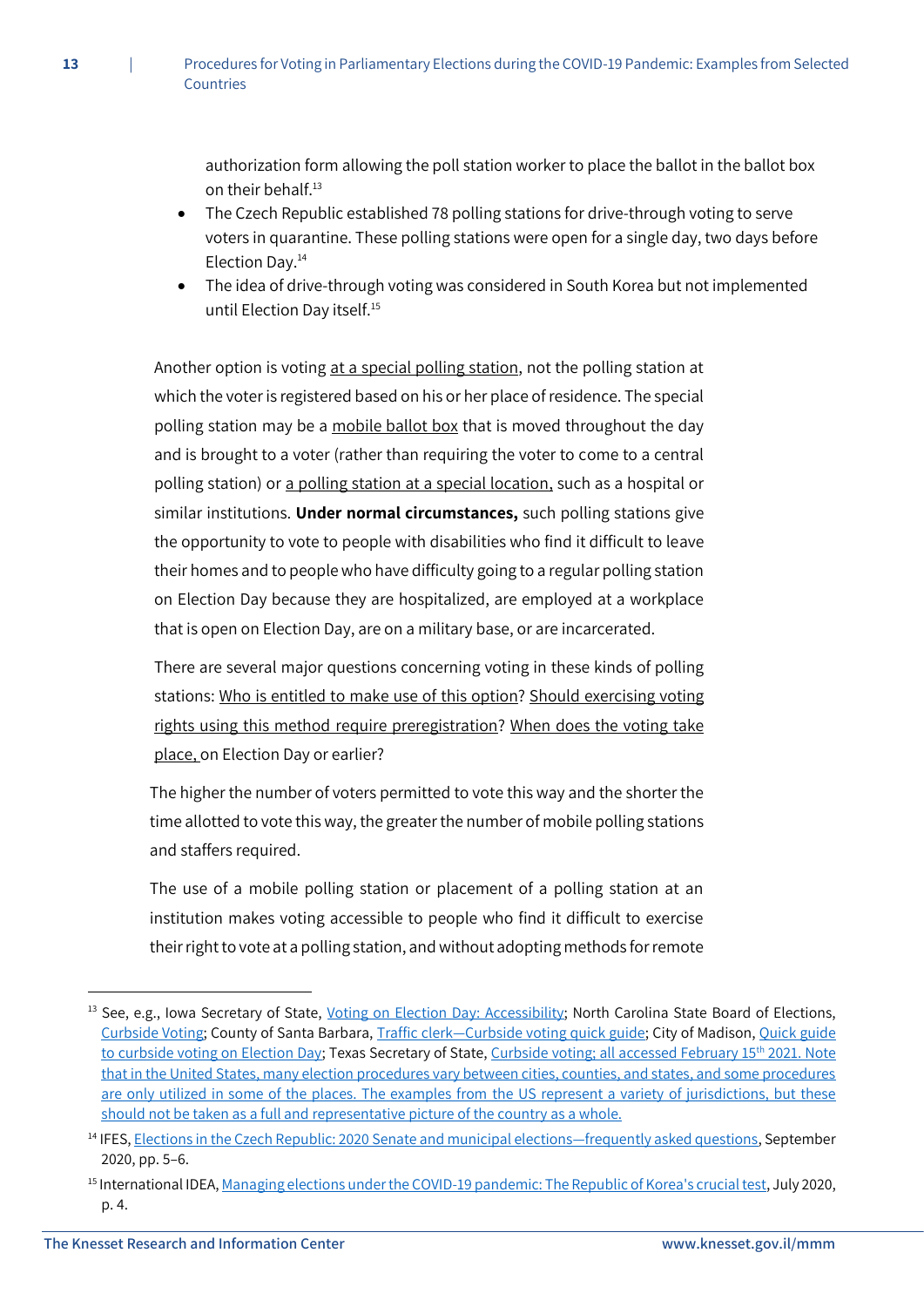voting. However, such voting incurs relatively high costs for the number of voters reached (moving from place to place takes time and involves additional expenditures), and there are concerns regarding harm to the confidentiality and credibility of the vote:

- Confidentiality: Among other things, the principle of confidentiality is intended to prevent undue pressure on a voter to vote in a particular way. As a result, regular polling stations and the voting procedures in place therein are designed to protect the voter from such outside pressure; voting in a dynamic environment such as in a mobile polling station cannot ensure such protection. For example:<sup>16</sup>
	- o The voting environment may not conform to prohibitions against electioneering;
	- o The voting environment may not afford voters the necessary confidentiality;
	- o If voting takes place at a military base, institution, or prison, the authority figures at the site may be able to exert greater pressure on voters.
- Credibility: With a mobile ballot box, it is harder to ensure transparency and the supervision by observers of all the stages of handling the ballots. As a result, there is a greater risk that the workers accompanying the ballot box will attempt to alter the votes within it.

**Due to the COVID outbreak,** several countries around the world expanded existing arrangements for voting by means of mobile polling stations and ballot boxes, thereby allowing people quarantined due to COVID to vote in this manner.

- In the Czech Republic, voters in quarantine could request (up to one day before the elections) to have a mobile polling station brought to them. Two soldiers and a civilian operated the poll, and the voter had to present ID and a document attesting to the need to be in quarantine. Similar arrangements existed in Moldova, Mongolia, and Romania.<sup>17</sup>
- In Croatia, voters could request to vote at a mobile ballot box without presenting a quarantine document. However, according to

<sup>16</sup> OSCE[, Alternative voting methods and arrangements,](https://www.osce.org/odihr/elections/466794) October 2020, pp. 29–35.

<sup>17</sup> National Assembly of Bulgaria, **ECPRD request 4586: Holding elections in the context of the COVID-19 epidemic**, February 2021; IFES, [Elections in the Czech Republic: 2020 Senate and municipal elections](https://www.ifes.org/sites/default/files/ifes_faqs_elections_in_the_czech_republic_2020_senate_and_municipal_elections_september_2020.pdf)—frequently asked [questions,](https://www.ifes.org/sites/default/files/ifes_faqs_elections_in_the_czech_republic_2020_senate_and_municipal_elections_september_2020.pdf) September 2020, pp. 5–6; International IDEA[, Global overview of COVID-19: Impact on elections,](https://www.idea.int/news-media/multimedia-reports/global-overview-covid-19-impact-elections) accessed: February 7th, 2020.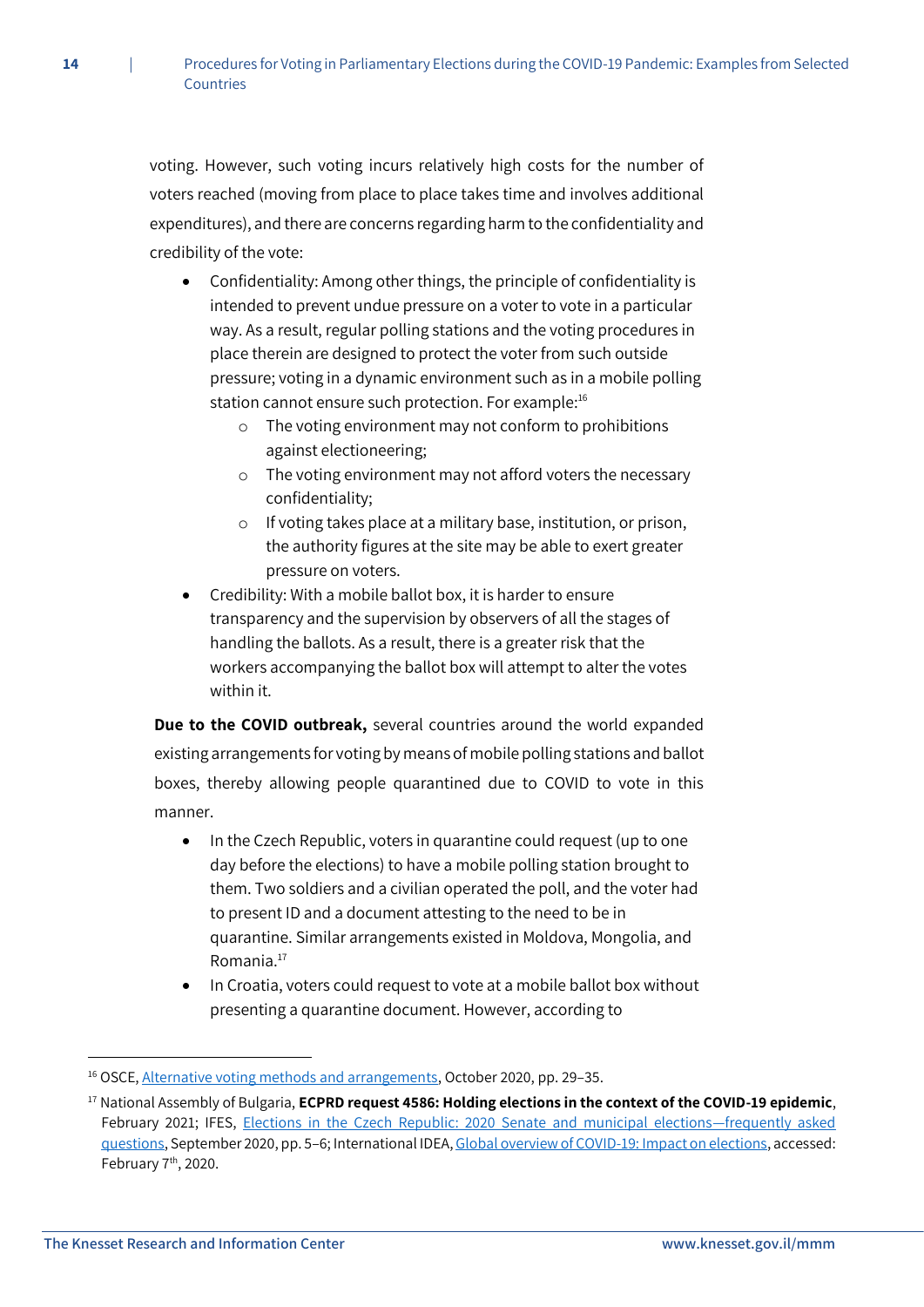International IDEA, not everybody who registered ended up receiving the service.<sup>18</sup>

• In Georgia, voters in quarantine could request to vote this way, but the last day to register for the service was four days before the election. Thus, people who were required to enter quarantine after that date could not request to vote using this method.<sup>19</sup>

Examples of arrangements for voting in institutions, which were affected by COVID: Several countries—including Italy, Iceland, New Zealand, and the Czech Republic—allowed voters who were in hospitals or quarantine facilities to vote in a ballot box at their institution instead of one based on their registered address. This option was not available under the voting procedures previously in force in these countries.<sup>20</sup>

# <span id="page-15-0"></span>**3.2 Changes to the operation of polling places and to rules for voter behavior**

As previously stated, the fight against COVID requires changes to multiple aspects of the work of polling stations and to the voting process, including frequent cleaning frequently; using face masks; and maintaining social distancing between people (including within the poll committee), between the committee and the voters, and between voters and other voters. This creates challenges for the polling operation; for instance, certain steps in the voting process require proximity between people, such as when voters identify themselves before the poll committee using an ID or other means—which is usually presented to the committee and passed around between committee members—so their identity can be verified and their names marked off on the electoral register.

There are many examples of the adjustments made in various countries to the work of polling stations in order to ensure their efficient operation under COVID restrictions, e.g.:<sup>21</sup>

- Supplying hand sanitizer to voters and staff;
- Supplying PPE such as face masks, gloves, transparent dividers, or protective clothing to the poll committee;

<sup>&</sup>lt;sup>18</sup> International IDEA[, Global overview of COVID-19: Impact on elections,](https://www.idea.int/news-media/multimedia-reports/global-overview-covid-19-impact-elections) accessed: February 7<sup>th</sup>, 2020.

 $19$  Ibid.

 $20$  Ibid.

<sup>&</sup>lt;sup>21</sup> OSCE[, Alternative voting methods and arrangements,](https://www.osce.org/odihr/elections/466794) October 2020, pp. 37-38.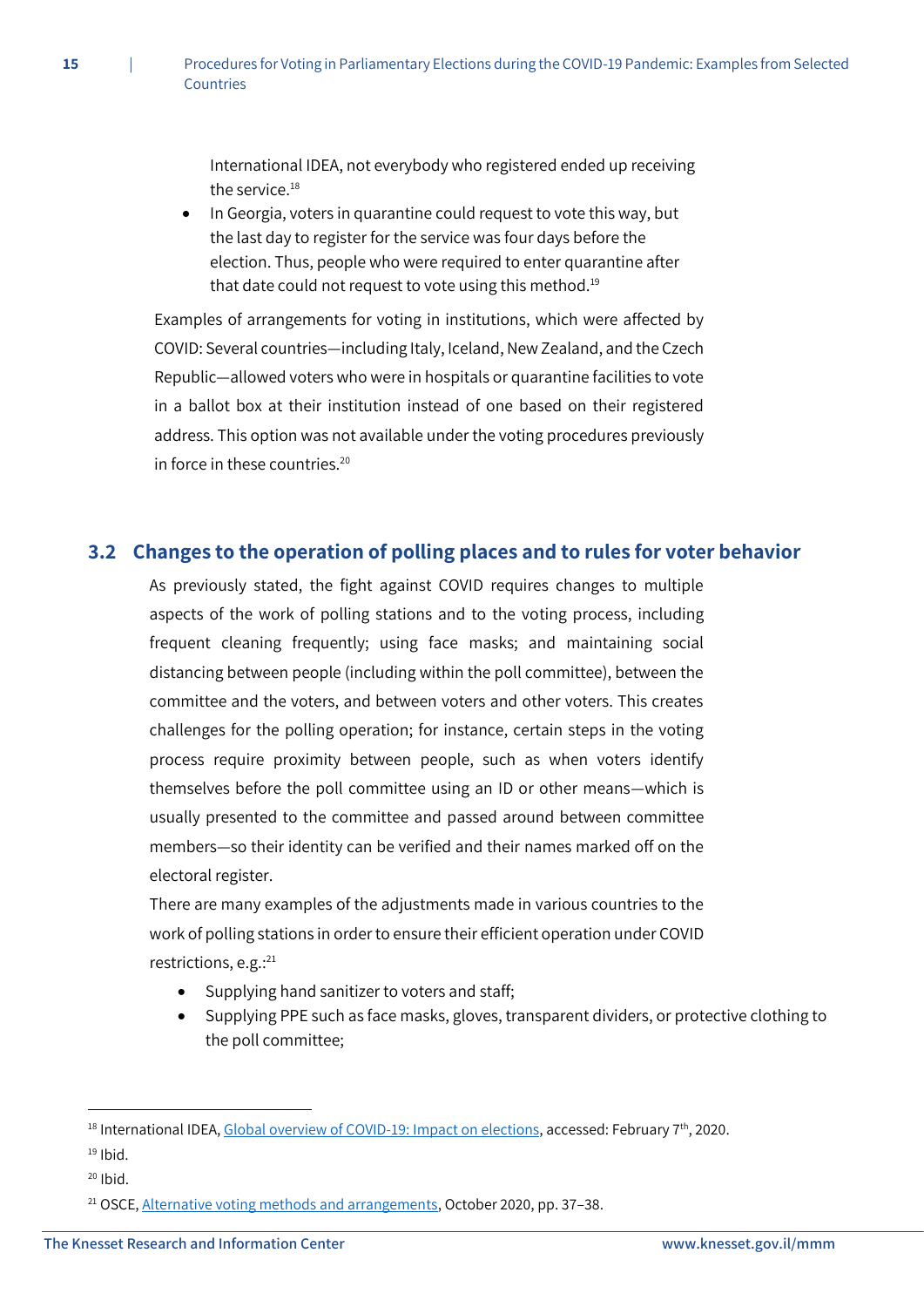- Maintaining social distancing in and around the polling station by adding voting booths and spreading the voters across a greater number of polling stations;
- Taking temperature or conducting serological tests in the polling stations.

The OSCE22 recommends that if special instructions exist for managing the queue, such as giving priority to people with disabilities or to others, these should be disseminated to the public and displayed at the polling station on clear signage.<sup>23</sup> A survey published by the organization indicates that some of the countries reviewed placed an emphasis on the advance dissemination of guidelines on radio, television, and the Internet. The public was asked to arrive wearing masks and gloves and to bring personal writing implements (to avoid sharing pens), and more.<sup>24</sup>

We identified changes to varying degrees in the operation of polling places in every country where elections took place since the beginning of the COVID outbreak. Most mandated social distancing in line for the polling station, wearing facemasks, sanitizing hands with antiseptic materials, sterilizing surfaces periodically, providing masks and gloves to the poll committee, and more. Below are detailed examples of accommodations carried out in four countries:

- South Korea adopted rules of conduct for voters regarding such matters as queueing behavior and conduct inside the polling station to safeguard voters' health. For example:
	- o Mask requirement for voters;
	- o Requirement to measure temperature before approaching the polling station; anyone with a temperature of over 37.5 degrees Celsius or with breathing difficulties were referred to a special polling station;
	- o Maintenance of a distance of least one meter between voters (with clear signs on the floor of the polling station);
	- o In the polling stations, masks must be removed for identification; masks and gloves must be worn while casting the ballot;

 $22$  The Organization for Security and Co-operation in Europe is an international organization promoting democratic institutions and human rights, among other things. Despite its name, the organization also includes non-European countries from North America and Asia. For a full list, see: OSCE[, Participating states](https://www.osce.org/participating-states) accessed: February 18<sup>th</sup> 2021.

<sup>&</sup>lt;sup>23</sup> OSCE, [Alternative voting methods and arrangements,](https://www.osce.org/odihr/elections/466794) October 2020, pp. 38-39.

<sup>24</sup> Ibid., pp. 37–38.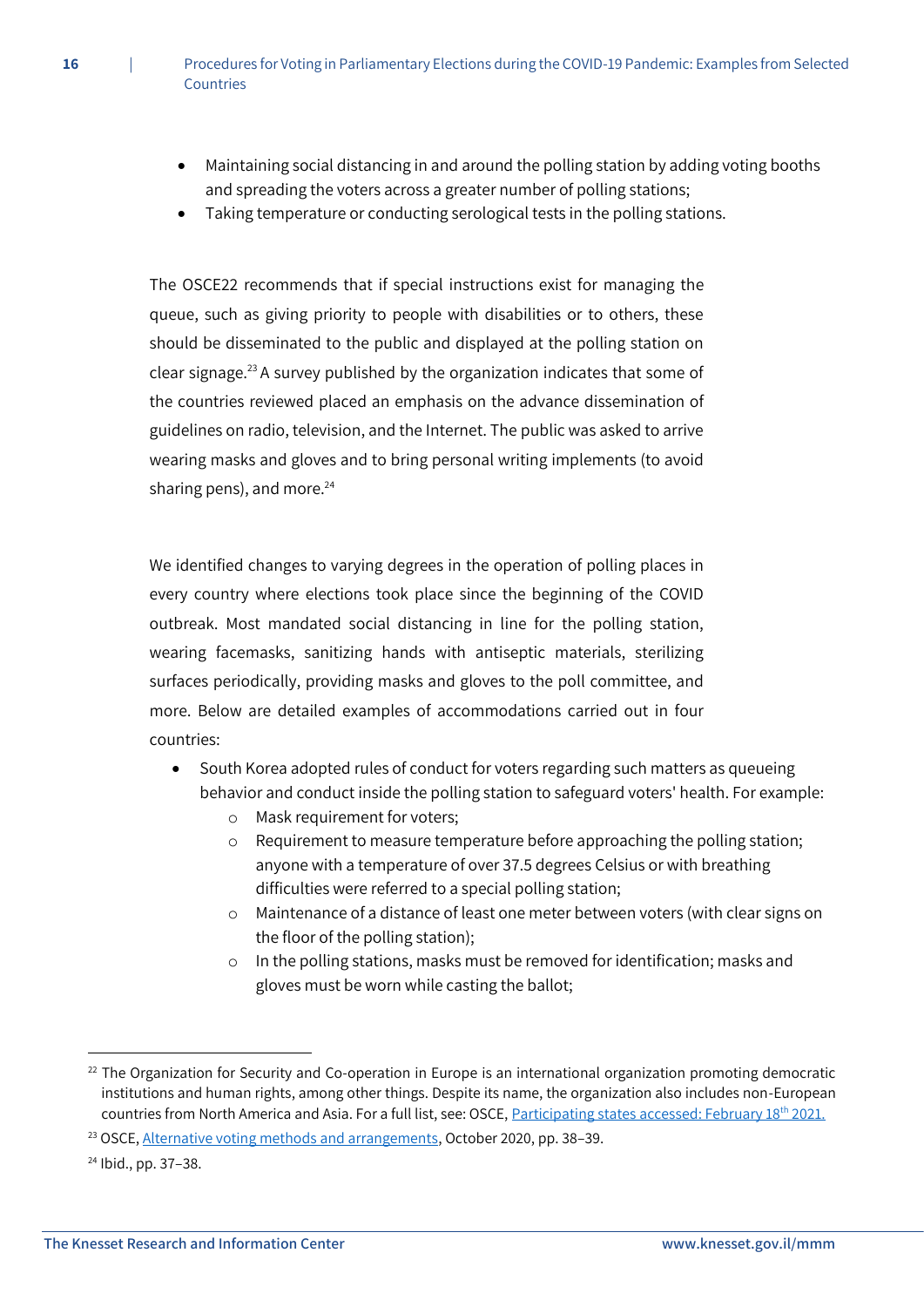$\circ$  Finally, when leaving the polling station, voters were directed to dispose of their used gloves.

Particular emphasis was placed on publicizing these rules among eligible voters, among other things, through television advertisements, posters put up around the country, and display of the rules in the polling stations on Election Day. In addition, similar instructions were disseminated among poll workers and observers. In addition, poll workers at the special polling stations for the ill and medical crews were equipped with PPE, masks, gloves, etc.<sup>25</sup>

- In the United States, some electoral districts and states used various kinds of protection such as plastic dividers between poll workers and voters, masks, gloves, disinfectants, and more (see picture).<sup>26</sup>
- In the presidential elections in Poland, the poll workers received masks and gloves, which they were told to change every hour; they were also to air out the polling station for ten minutes and disinfect frequently touched surfaces every hour.<sup>27</sup>
- In the local election in Queensland, Australia, in addition to the means mentioned above, the number of voters in every polling station was



A polling station with a plastic divider, masks, and gloves, in Wisconsin, USA [\(Green Bay Press Gazette\)](https://www.greenbaypressgazette.com/story/news/local/oconto-county/2020/04/10/election-day-oconto-county-amid-coronavirus-pandemic/5129363002/)

limited to one hundred, and additional staff was employed supervising the queues. Furthermore, the distribution of printed materials in the polling station—including instructions to voters—was forbidden, and the public was encouraged to bring pens from home.<sup>28</sup>

#### **Food for thought: Differing approaches to measuring temperature**

 $27$  Ibid., p. 8.

**.** 

<sup>28</sup> Ibid., pp. 4–5.

<sup>&</sup>lt;sup>25</sup> International IDEA[, Managing elections under the COVID-19 pandemic: The Republic of Korea's crucial test,](https://www.idea.int/sites/default/files/publications/managing-elections-during-pandemic-republic-korea-crucial-test.pdf) July 2020, p. 3.

<sup>&</sup>lt;sup>26</sup> International Foundation for Electoral Systems, Featured elections held and mitigating measures taken during [COVID-19,](https://www.ifes.org/sites/default/files/elections_held_and_mitigating_measures_taken_during_covid-19.pdf) October 2020.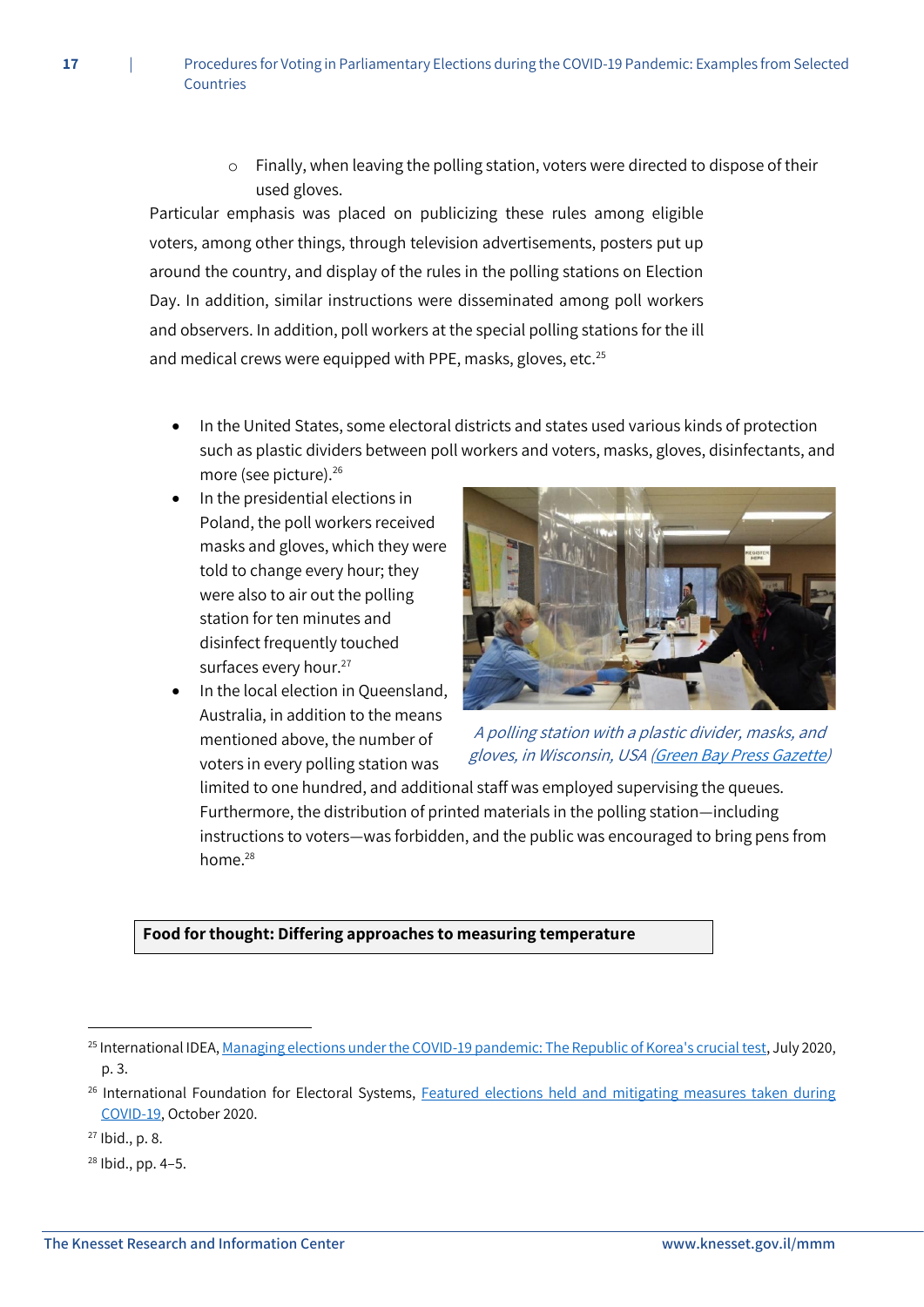One of the steps that can be required to identify potential cases of COVID is taking people's temperature, similar to what has been done in Israel at the entrances to stores and other public spaces. Such a requirement is intended to protect public health, as fever may be a sign of illness. However, one could argue that unlike access to a particular store, voting is a basic right that cannot be denied a person solely on the grounds of illness.

We saw that not every country demanded temperature measurement upon entry to polling stations,<sup>29</sup> but that such a requirement was a common step in multiple countries. In several countries, including Indonesia, South Korea, and Malaysia, voters with a temperature above a specific limit were referred to special polling stations.

However, some countries did not measure body temperature. For example, Brazil decided to forgo temperature measurements after discovering that it would be expensive to implement at all polling stations and that the act of measuring increased the chances that large groups would congregate. Italy, too, did not measure temperatures at polling stations; voters were supposed to measure their temperature at home and avoid coming to polling stations if exceeded a particular limit. The United States did not require temperature measurements; indeed, some states issued explicit instructions forbidding taking voters' temperature upon entry to polling places.<sup>30</sup>

#### <span id="page-18-0"></span>**3.3 Rules concerning identifying voters with masks at polling stations**

Concern for the spread of coronavirus via droplets resulted in the adoption by most countries of a general requirement to wear masks in all public spaces or a choice by citizens to protect themselves by wearing a mask even without such a requirement. On the one hand, masks make it difficult to identify voters at polling places, in locations where poll workers verify the voter's identity using their photograph on an official identity document or in a government database. On the other hand, as previously mentioned, there is a desire to limit poll workers' exposure, especially as they encounter large numbers of voters throughout the day.

<sup>&</sup>lt;sup>29</sup> International IDEA[, Global overview of COVID-19: Impact on elections,](https://www.idea.int/news-media/multimedia-reports/global-overview-covid-19-impact-elections) accessed: February 7<sup>th</sup> 2021.

<sup>&</sup>lt;sup>30</sup> Texas Secretary of State[, Election advisory No. 2020-19: Voting in person during COVID-19,](https://www.sos.state.tx.us/elections/laws/advisory2020-19.shtml) June 18<sup>th</sup> 2020, accessed: February 7<sup>th</sup> 2021.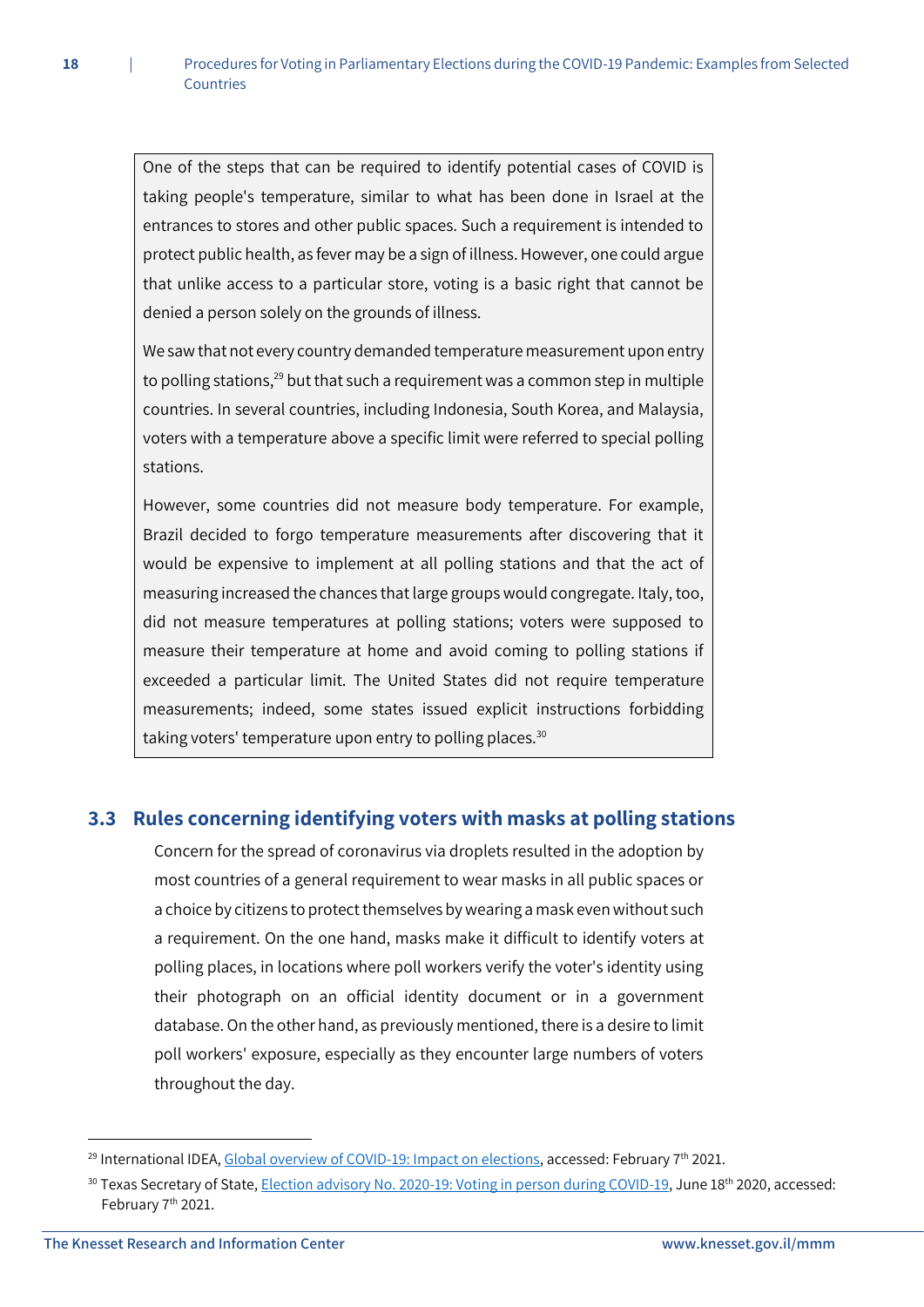As described above, the accepted procedure for dealing with this issue is granting permission for voters to remove their mask for only a brief time, during the process of voter identification by the poll committee; this was done, for instance, in Belize, South Korea, Niger, the Czech Republic, and Kyrgyzstan.<sup>31</sup> In the United States, some states gave the poll committee the authority to demand that a voter remove his or her mask temporarily for the purposes of identification. In Texas, for example, if voters refused to remove their mask, they could fill out a provisional ballot that could later be turned into a fully valid vote by subsequently identifying themselves at the voter registrar's office pursuant to state requirements. At the same time, however, other states did not officially grant such discretion in their guidelines.<sup>32</sup> In addition, there was also a recommendation that poll workers be protected using transparent plastic dividers or similar means (see above).

#### <span id="page-19-0"></span>**3.4 Electronic supervision (using cameras) of polling stations and vote counting**

One way to ensure the integrity of the elections and enhance their credibility is via the external supervision of the poll committee throughout the day on Election Day and during the vote-counting process. This supervision ensures that the poll workers perform their duty properly and that the election procedures are observed. At the same time, supervision must be carried out in a way that minimizes infringement of voting confidentiality, i.e., a specific person's vote cannot be observed. For instance, in Israel, supervision is **normally** carried out by means of observers physically present near the ballot box, similarly to the poll committee. Another possible supervision tool is direct video transmission from polling stations or vote-counting rooms. However, this is a method that exacerbates questions of privacy, as such transmissions can be online and public, limited to specific viewers, or recorded to be watched after the fact by authorized individuals.

<sup>&</sup>lt;sup>31</sup> International IDEA[, Global overview of COVID-19: Impact on elections,](https://www.idea.int/news-media/multimedia-reports/global-overview-covid-19-impact-elections) accessed: February 7<sup>th</sup> 2021.

<sup>32</sup> Michigan Bureau of Elections[, November 3, 2020 election: Polling place safety and accessibility,](https://www.michigan.gov/documents/sos/Michigan_BOE_Safe_Election_Guidelines_10_16_2020_705272_7.pdf) October 28th 2020, p. 12; Texas Secretary of State, Election advisory No. 2019-[2020: Voting in person during COVID-19,](https://www.sos.state.tx.us/elections/laws/advisory2020-19.shtml) June 18th 2020; Virginia Department of Elections, [Masks requirements of officers of election and voters,](https://www.vdh.virginia.gov/content/uploads/sites/17/2020/10/ELECT-Guidance-Covid-Safety.pdf) September 9<sup>th</sup> 2020, all accessed: February 8th 2021.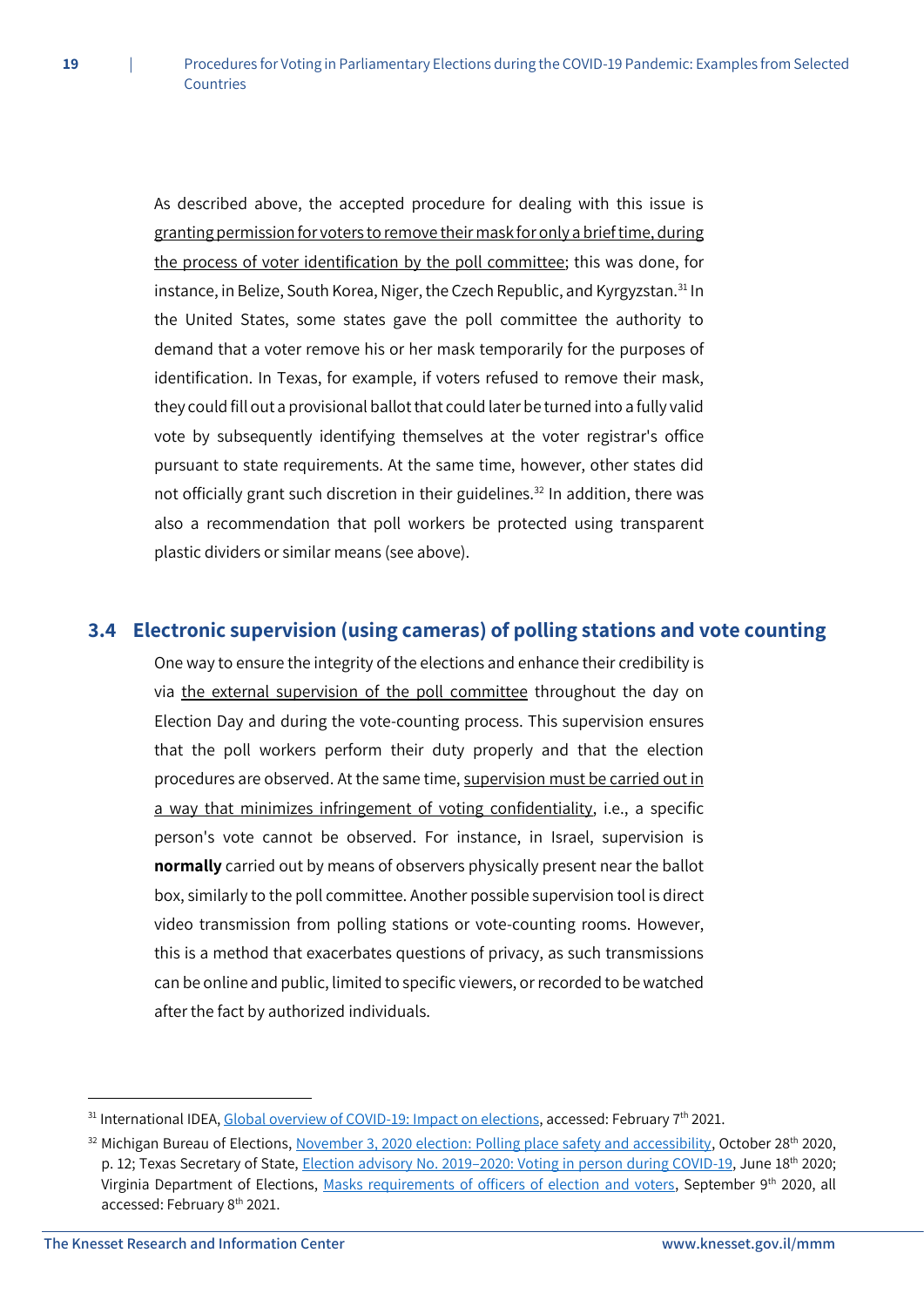As far as elections during a pandemic are concerned, the use of electronic supervision can reduce the need for the physical presence of observers, which may aid in reducing crowding and maintaining social distancing. Generally speaking, such video recordings can allow more people to conduct supervision and can also be watched after the fact. At the same time, several key questions arise, including:

- How can the secrecy of voting be ensured while the polling station is under video surveillance? How can that be accomplished while ensuring the level of supervision remains high?
- Assuming that the recording is of similar quality to webcams or surveillance cameras, with varying video and audio quality and a fixed camera location, how can one ensure that the recording is reliable and captures all the details—without raising concerns of manipulation?

Additionally, such systems raise practical questions concerning the costs, maintenance, and installation.

As of the writing of this document, there were only a few examples of electronic election monitoring around the world, and the recording was primarily done during vote counting and not during the voting itself. Thus, for instance, some states and districts in the United States have the practice of broadcasting their vote count—which is not unique to the COVID outbreak—though there is no uniform or binding procedure on the subject. In recent years and unrelated to the COVID outbreak, some states and districts have started broadcasting live streams from the vote-counting centers; for instance, Arizona passed a law in 2019 mandating "live video recording" of the vote-counting process.<sup>33</sup>

According to several reports, South Korea employed livestreams from polling stations, which allowed interested parties to follow the elections.<sup>34</sup> However, during the process of writing this document, we were unable to find further information about this procedure, such as whether the livestream covered every all polling station, when the livestream took place, where it could be viewed, and what its content comprised.

<sup>&</sup>lt;sup>33</sup> MIT Technology Review[, Vote count livestreams are here to stay,](https://www.technologyreview.com/2020/11/04/1011648/livestream-vote-counts-are-here-to-stay/) November 2020, accessed: February 7<sup>th</sup> 2021.

<sup>34</sup> IFES[, Featured elections held and mitigating measures taken during COVID-19,](https://www.ifes.org/sites/default/files/elections_held_and_mitigating_measures_taken_during_covid-19.pdf) October 2020, p. 6; International IDEA, [Managing elections under the COVID-19 pandemic: The Republic of Korea's crucial test,](https://www.idea.int/sites/default/files/publications/managing-elections-during-pandemic-republic-korea-crucial-test.pdf) July 2020, p. 3.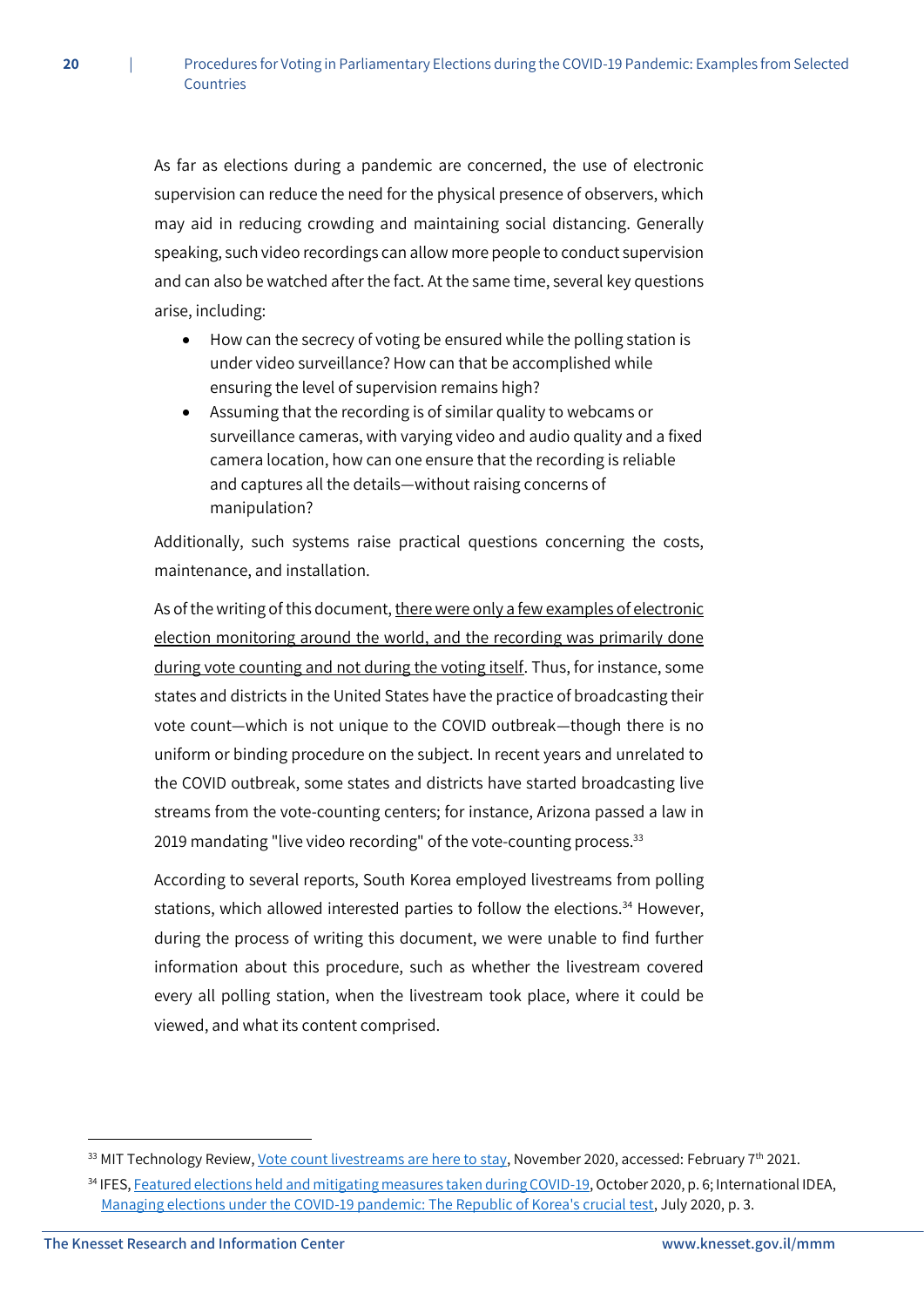# <span id="page-21-0"></span>**4. Changes in voting times**

**21** |

Like other aspects of the electoral process, voting times are determined through a balance of the desire to allow the greatest number of people to vote, logistical considerations (e.g., the cost of operating the election systems and the polling stations increases the longer the hours), and the need to maintain the credibility of the elections (if voting extends over multiple days, it becomes more difficult to protect the earlier votes from fraud and similar issues).

Taking steps such as those described in the previous section (maintaining social distancing, disinfecting between voters, etc.) may mean that additional time is required for each person to vote. This, in turn, may lead to crowding in the polling station and an increase in the amount of time people wait in line (and are exposed to other people), which contradicts the goal of reducing crowding. Possible ways of addressing this situation are changes in the duration of voting or in the polling stations' hours of operation, as presented below.

# <span id="page-21-1"></span>4.1 Extending polling station hours and assigning voting hours

Polling stations' hours of operation are important for proper election procedures. The polling stations must be open for long enough to allow all eligible voters to exercise their right to vote, including those who are working part of the day or are unavailable for other reasons. In an election where the COVID outbreak necessitates adjustments to voting procedures, it may take longer to vote, as noted above. As a result, certain countries decided to extend the hours of operation at polling stations to reduce the volume of voters. Another option is assigning separate voting hours to voters in at-risk population groups, voters in quarantine, and confirmed COVID cases and patients, in order to minimize the potential contact between individuals from these groups and members of the general population—which would occur if they were to stand together in a single queue.<sup>35</sup>

Below are details regarding several of the steps undertaken concerning this issue:

<sup>35</sup> OSCE, [Alternative voting methods and arrangements,](https://www.osce.org/odihr/elections/466794) October 2020, p. 39.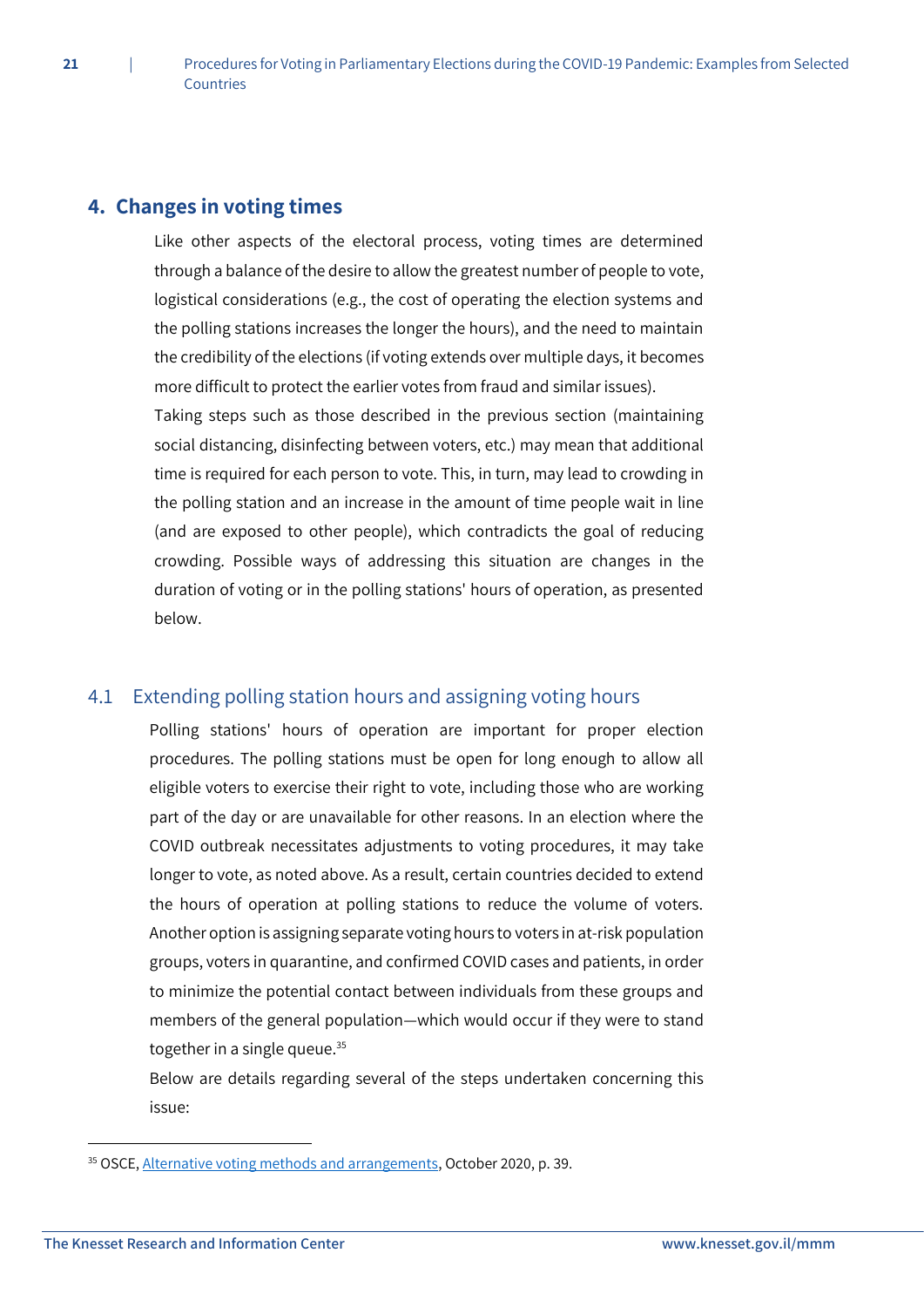- Some countries—including Brazil, India, Jordan, and Sri Lanka—extended polling stations' hours of operation;<sup>36</sup>
- In South Korea, changes to the guidelines just before the elections allowed voters in home quarantine to vote at polling stations after regular voting hours, when these were already closed to the general public. $37$
- In Singapore, the operating hours of polling stations were extended by two hours, and each voter was assigned to a specific two-hour voting window. The elderly were assigned the earliest time slots in order to reduce their exposure to other population groups.<sup>38</sup>
- In Jamaica, those required to quarantine were allowed to vote at polling stations in the hour before the polls closed (both on Election Day itself and on the early voting days, see below). These voters were required to give advance notice of their intent to arrive at the poll through a call center and to arrive at the polling station area on their own in a private vehicle while wearing a plastic face shield and disposable face mask, gloves, and gown.<sup>39</sup>

# <span id="page-22-0"></span>4.2 Early voting (at polling stations or by other means)

In some countries, elections take place over the course of several days instead of on a single day; voting on these additional days is identical in fashion to that on Election Day itself or it may differ in certain ways (different number of polling stations, different operating hours, etc.). Even under **routine circumstances**, countries such as Australia, Belgium, Canada, Denmark, New Zealand, Norway, Slovenia, and Sweden allow early voting.

Those opposed to early voting are concerned about voter fraud, such as in cases where voting takes place by mail or identification rules are not enforced as strictly as on Election Day itself. For this reason, some countries limit early voting and permit it only in certain places or for specific population segments and maintain strict identification rules.

The procedures for early voting are similar to those for Election Day. Election Day in effect becomes the last day on which voting is possible. The period during which voting is possible changes from country to country. Countries that allow early voting will generally have a more limited distribution of polling

1

<sup>&</sup>lt;sup>36</sup> Election Commission of Sri Lanka, [Parliamentary election 05.08.20:](https://elections.gov.lk/web/wp-content/uploads/media-release/PE_2020_MR_38_E.pdf) Extension of the hours of poll, July 2020; International IDEA[, Global overview of COVID-19: Impact on elections,](https://www.idea.int/news-media/multimedia-reports/global-overview-covid-19-impact-elections) accessed: February 7th 2021.

<sup>37</sup> International IDEA[, Managing elections under the COVID-19 pandemic: The Republic of Korea's crucial test,](https://www.idea.int/sites/default/files/publications/managing-elections-during-pandemic-republic-korea-crucial-test.pdf) July 2020, p. 3.

<sup>&</sup>lt;sup>38</sup> IFES[, Legal considerations when delaying or adapting elections,](https://www.ifes.org/sites/default/files/ifes_covid-19_briefing_series_legal_considerations_when_delaying_or_adapting_elections_june_2020.pdf) June 2020, p. 11.

<sup>&</sup>lt;sup>39</sup> Office of the Prime Minister of Jamaica, Disaster risk management (enforcement measures) (no. 11) (amendment) (#4) order 2020—[Protocols for voting in the 2020 general election,](https://jis.gov.jm/media/2020/08/DRM-Protocols-for-Voting-in-2020-General-Elections-pdf.pdf) August 30<sup>th</sup> 2020; International IDEA, Global [overview of COVID-19: Impact on elections,](https://www.idea.int/news-media/multimedia-reports/global-overview-covid-19-impact-elections) accessed: February 7th 2021.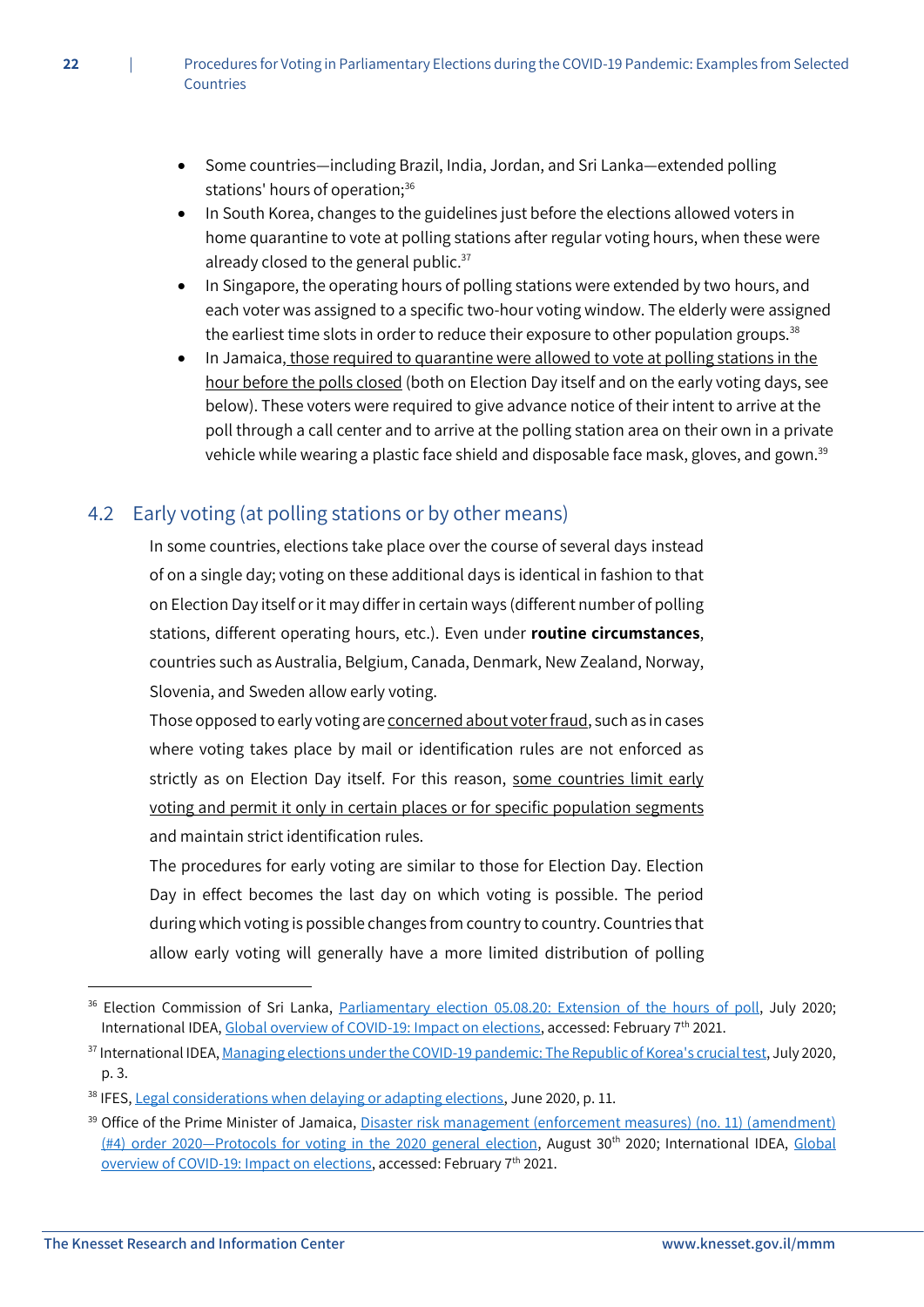stations than on Election Day itself (a smaller number of polling places or only remote voting).<sup>40</sup>

Like other voting methods mentioned in this document, the option of voting before Election Day may be available to all citizens or limited to particular groups, specifically those who cannot vote on Election Day itself (for example poll station staff or those who will be out of the country on Election Day).

Each country that allows early voting does so under slightly different conditions: the number of days before Election Day when voting can take place, the identity of those who are allowed to vote early, the locations of polling stations, the method of voting, etc. As a rule, the counting of the votes by early voters takes place only after Election Day itself. The ballots are collected and sent—by mail or other means—before the legally mandated Election Day and are not counted until the day itself.

During the process of writing this document, we found no examples of countries that instituted early voting due to the pandemic and did not have early voting as an option **in routine times prior to the pandemic.** However, data indicate that in those countries where the option was available, the rate of early voting increased.

It is impossible to determine the existence of a definitive connection between the COVID outbreak and the aforementioned increase in early voting, and other explanations for this change exist. It is possible that countries that, **under ordinary circumstances,** limit early voting to specific population groups, expanded eligibility **during the COVID outbreak**—for example, to medical personnel or even the entire population, or by making the process of registering for early voting easier—or extended the time for early voting, and the increased rate of early voting may have resulted from these changes. At the same time, however, it is possible that the increase stemmed from reasons that are not pandemic-related (advertising campaigns, current events, etc.).

Below are several examples from around the world of early voting rates **before and during the COVID outbreak:**

<sup>40</sup> OSCE, [Alternative voting methods and arrangements,](https://www.osce.org/odihr/elections/466794) October 2020, p. 24.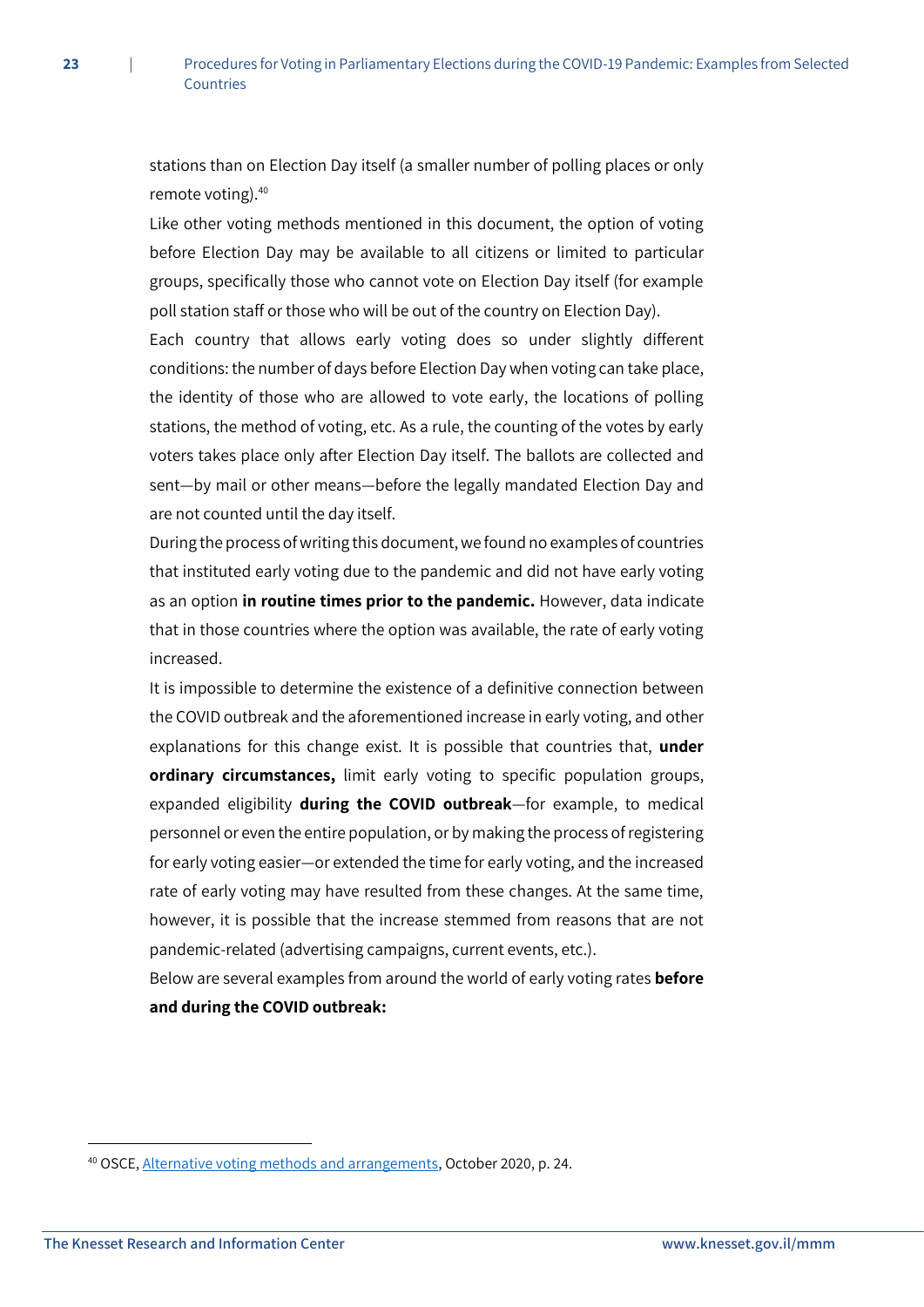- In the 2017 parliamentary elections in New Zealand, 47.5% of all voters chose to vote early. In the October 2020 elections, during the pandemic, approximately 68.3% of ballots were early votes.<sup>41</sup>
- In the November 2020 US presidential elections, which took place during the pandemic, 64.1% of all votes were cast early.<sup>42</sup> Of those early ballots, 65% were mail-in votes, and 35% were early votes at polling stations. This is an increase compared to the previous elections in 2016 when 41% of all ballots were early votes, of which 59% were mailed in and 41% were early votes at polling stations. 43
- According to media reports, the April 2020 parliamentary elections in South Korea, held during the pandemic, allowed early voting on April  $10^{th}-11^{th}$  (Election Day was April  $15^{th}$ ). Approximately 26.7% of ballots were cast early, as opposed to 12.2% of those in the previous parliamentary elections in 2016.<sup>44</sup>
- In the October 2020 Lithuanian parliamentary elections, the two-day period generally allotted for early voting was extended to four days during COVID. The early voting polling stations (located in municipal buildings) remained open for an hour more than usual. The elections were held in two rounds, and in each round, approximately 11.5% of the ballots were cast early-almost double the rate in the 2016 elections.<sup>45</sup>

# <span id="page-24-0"></span>**5. Remote voting**

**.** 

Remote voting, i.e., voting that does not require voters' physical presence at the polling station assigned to them, can be implemented by various methods.<sup>46</sup> Voting using such methods may be more convenient than voting at a polling station and may increase voter turnout—especially under COVID-related restrictions. However, it also poses a twofold challenge and raises questions about issues that are fundamental to the democratic process: $47$ 

<sup>41</sup> New Zealand Electoral Commission, [2020 general election advance voting statistics,](https://elections.nz/stats-and-research/2020-general-election-advance-voting-statistics/) [2020 general election voter](https://elections.nz/stats-and-research/2020-general-election-voter-turnout-statistics/)  [turnout statistics,](https://elections.nz/stats-and-research/2020-general-election-voter-turnout-statistics/) [Historical events,](https://elections.nz/democracy-in-nz/historical-events/) accessed: February 7<sup>th</sup> 2021.

 $42$  This is an unofficial number published by the policy and research body the Council on Foreign Relations (CFR), see: [The 2020 election by the numbers,](https://www.cfr.org/blog/2020-election-numbers) accessed: January 25<sup>th</sup>, 2021

<sup>43</sup> US Election Assistance Commission: [The Election Administration and Voting Survey 2016 comprehensive report,](https://www.eac.gov/sites/default/files/eac_assets/1/6/2016_EAVS_Comprehensive_Report.pdf) June 2017, p. 8.

<sup>44</sup> Yonhap News Agency, [Voter turnout in early voting hits record high despite coronavirus pandemic,](https://en.yna.co.kr/view/AEN20200411001251315) April 11 2020, accessed: February 7th 2021.

<sup>45</sup> Central Electoral Commission of Lithuania[, 2020 Seimas elections results,](https://www.vrk.lt/2020-seimo/rezultatai) accessed: February 2<sup>nd</sup> 2021.

<sup>&</sup>lt;sup>46</sup> ACE Electoral Knowledge Network[, Absentee voting,](https://aceproject.org/main/english/em/eme10.htm) accessed: January 24<sup>th</sup> 2021; European Commission, Study on [the benefits and drawbacks of remote voting,](https://ec.europa.eu/info/policies/justice-and-fundamental-rights/eu-citizenship/electoral-rights/studies/study-benefits-and-drawbacks-remote-voting_en) 2018.

<sup>&</sup>lt;sup>47</sup> European Commission[, Study on the benefits and drawbacks of remote voting,](https://ec.europa.eu/info/policies/justice-and-fundamental-rights/eu-citizenship/electoral-rights/studies/study-benefits-and-drawbacks-remote-voting_en) 2018, p. 142; European Commission for Democracy through Law (Venice Commission), Interim report on the [measures taken in the EU](https://www.venice.coe.int/webforms/documents/default.aspx?pdffile=CDL-AD(2020)018-e) Member States as [a result of the COVID-19 crisis and their impact on democracy, the rule of law and fundamental rights,](https://www.venice.coe.int/webforms/documents/default.aspx?pdffile=CDL-AD(2020)018-e) October 2020, p. 31.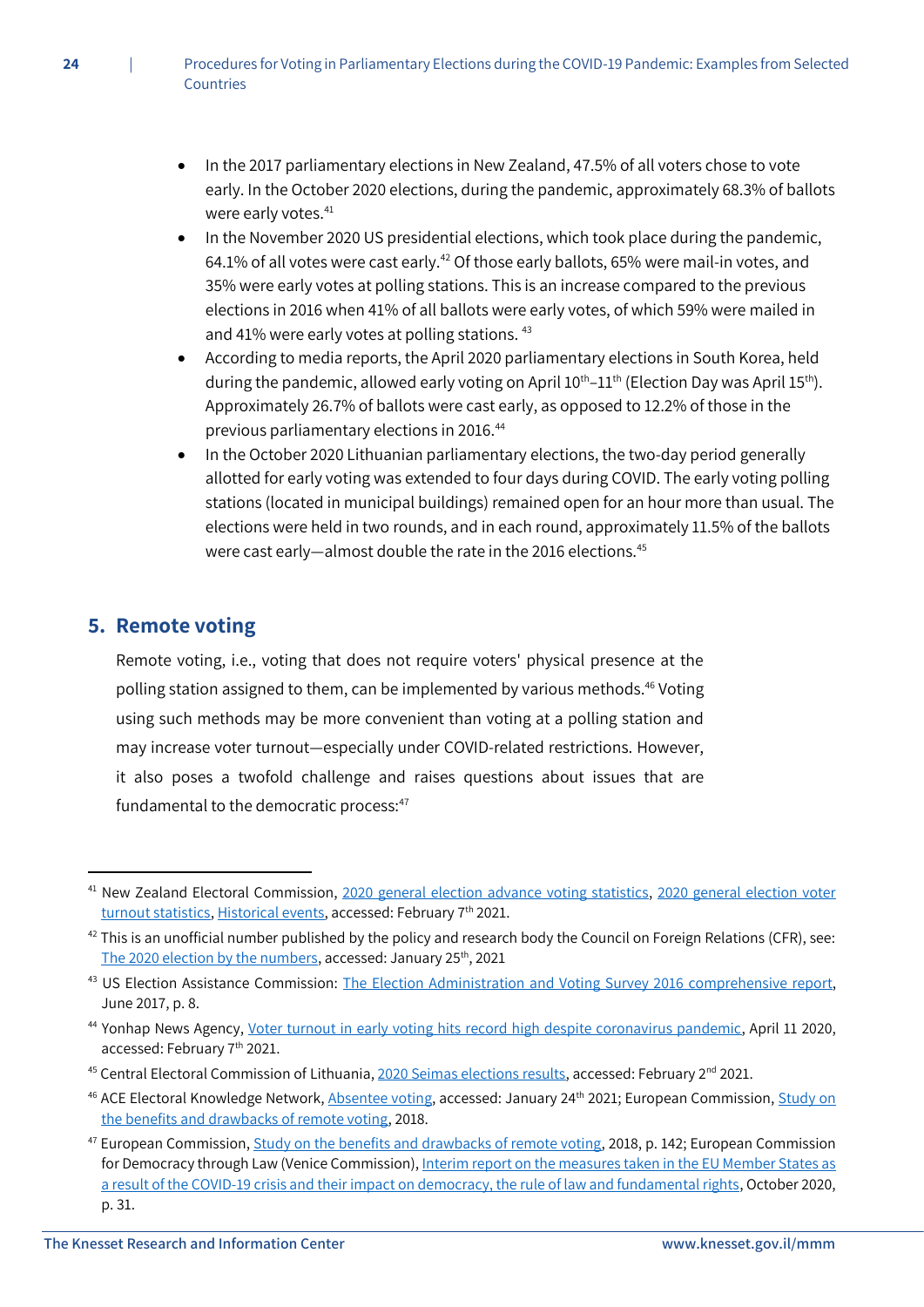- Ensuring secrecy (being able to identify voters and accept their ballot without revealing what candidate or party they voted for);
- Ensuring vote integrity (ensuring that voters' electoral rights are upheld and that whoever receives the vote documents it correctly);

The manner in which remote voting is implemented affects the relative weight of the aforementioned challenges, as described below.

# <span id="page-25-0"></span>5.1 Mail-in voting, email voting, and voting by fax

Some countries allow voters to complete a ballot and send it to the election commission by mail, email, or fax, either requiring specific preregistration or not requiring it.

Mail-in voting is customary in countries that allow expatriates to vote, among them Australia, the United States, the United Kingdom, New Zealand, and Canada. Some countries only allow remote voting for a few years during which the citizen does not actually reside in the country. For instance, British citizens can vote up to 15 years after leaving the country, Australian citizens up to six years, and Canadian citizens up to five years.<sup>48</sup> In addition to remote voting from abroad, some countries permit mail-in voting for citizens within the country itself; these countries include Australia, many states in the US, the United Kingdom, Germany, and Poland.<sup>49</sup>

There are further differences between countries in terms of how the voting is carried out, for example, whether such voting options require preregistration or submitting a request. In most countries that are members of the OSCE, mail-in voting is accomplished using voting materials mailed to the voter's house, and the ballot is returned by the postal service, as well.<sup>50</sup>

Ostensibly, the option of voting by mail (alongside the ability to vote at a polling station) makes voting easier and allows more people to vote and to do so more conveniently. However, it is important to consider whether allowing additional segments of the population to vote by mail would make it more difficult for a different population segment, for whom postal services are less available or reliable. The latter segment would not be able to utilize that voting method because of the

<sup>&</sup>lt;sup>48</sup> ACE Electoral Knowledge Network, [Persons eligible to out of country voting,](https://aceproject.org/ace-en/topics/va/comparative-review/persons-eligible-to-vote-from-abroad) accessed: January 24<sup>th</sup> 2021.

<sup>49</sup> International IDEA, [Special voting arrangements \(SVAs\) in Europe: In-country postal, early, mobile and proxy](https://www.idea.int/news-media/news/special-voting-arrangements-svas-europe-country-postal-early-mobile-and-proxy)  [arrangements in individual countries,](https://www.idea.int/news-media/news/special-voting-arrangements-svas-europe-country-postal-early-mobile-and-proxy) accessed: January 24<sup>th</sup> 2021.

<sup>50</sup> OSCE, [Alternative voting methods and arrangements,](https://www.osce.org/odihr/elections/466794) October 2020, p. 11.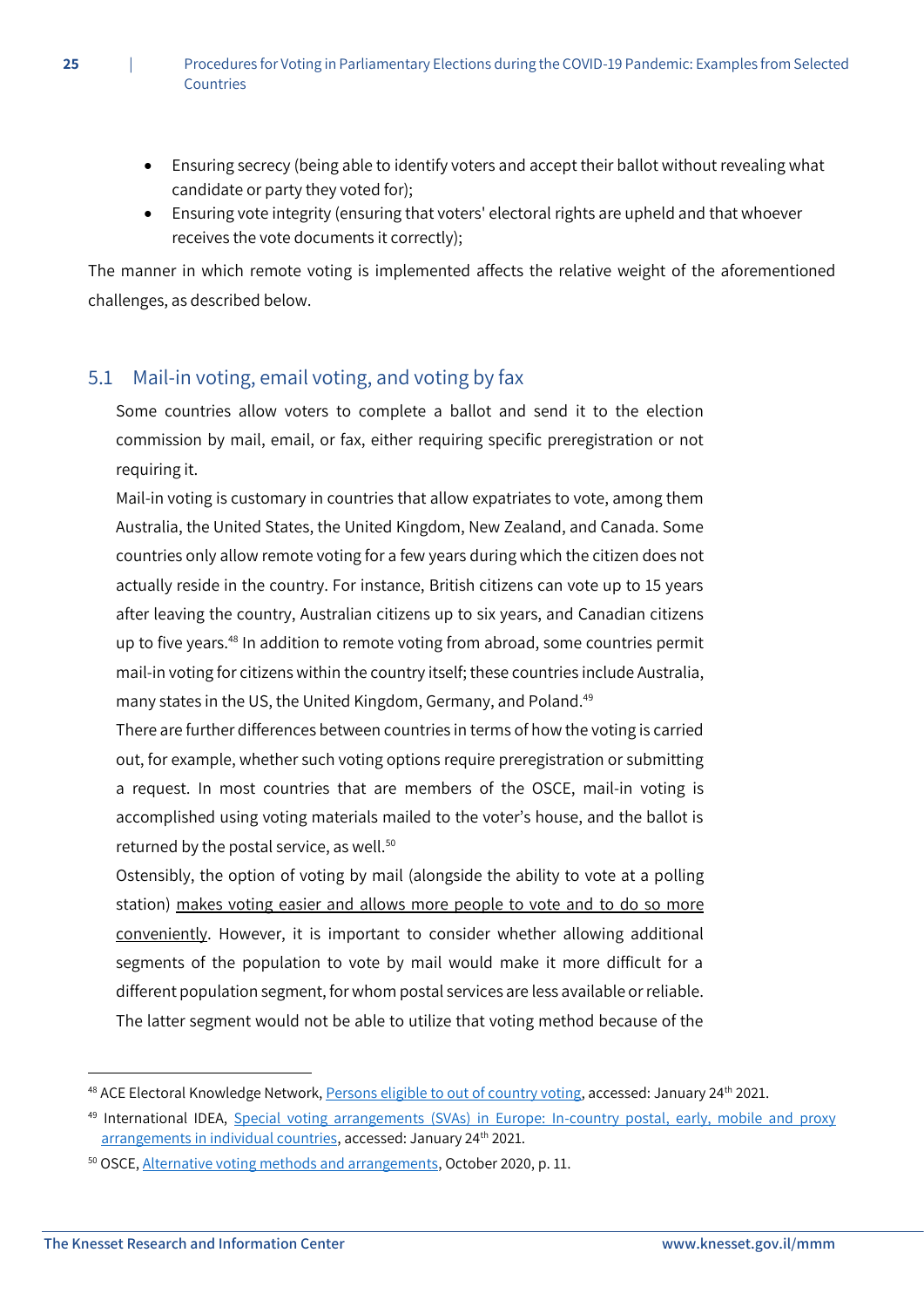higher probability that its votes would not be counted due to delays or irregularities in the envelopes' arrival.<sup>51</sup>

In line with what we stated generally regarding methods for remote voting, mail-in voting brings with it concerns for the confidentiality and the credibility of the vote. In addition to the election-specific concerns, mail-in voting is also affected by the challenges that affect the postal system. For example, if the address on the envelope is unclear or if there is another logistical problem that affects the reliability of the service, the envelope may not reach its destination in time to be counted—if it arrives at all—or it may be returned to the sender, whose vote will then not be counted. There are also other logistical issues to consider: one must prepare in advance for questions concerning the mailing date and determining the voting date, and prepare the election commission to address the unique demands of this type of voting, which differs from regular voting at a polling station. Additionally, there are costs associated with sending the letters and envelopes with the ballots, which could be borne entirely by the state or by whoever wishes to vote in this manner.

Methods to ensure the credibility of the vote include the use of inner envelopes, witness signatures, and the verification of signatures on forms accompanying the ballot. However, these methods will not ensure public confidence in cases where the public already has even the slightest doubt in the election process.<sup>52</sup> Furthermore, we note that it is almost—if not entirely—impossible to supervise the voting process using this method.

#### **Food for thought: Designated drop boxes for mail-in voting**

In the United States, some jurisdictions make use of designated drop boxes for mail-in voting, i.e., voting envelopes need not go through the regular postal system. Creating such an infrastructure could reduce and instill greater confidence than the use of the regular postal service, but the placement of such boxes carries additional costs. In addition, it raises concerns that a separate system will provide a target for those who wish to illegally affect voting results. Thus, for instance, according to reports in the American media, during the 2020 elections, the California Republican Party set out its own drop boxes, which could have been confused with official ones.<sup>53</sup>

 $51$  lbid, this issue is emphasized even more in e-voting and voting by fax for population segments where these means are not as available

<sup>52</sup> Ibid, pp. 11–12.

<sup>53</sup> The New York Times[, California Republican Party admits it placed misleading ballot boxes around state,](https://www.nytimes.com/2020/10/12/us/politics/california-gop-drop-boxes.html) October 12<sup>th</sup> 2020.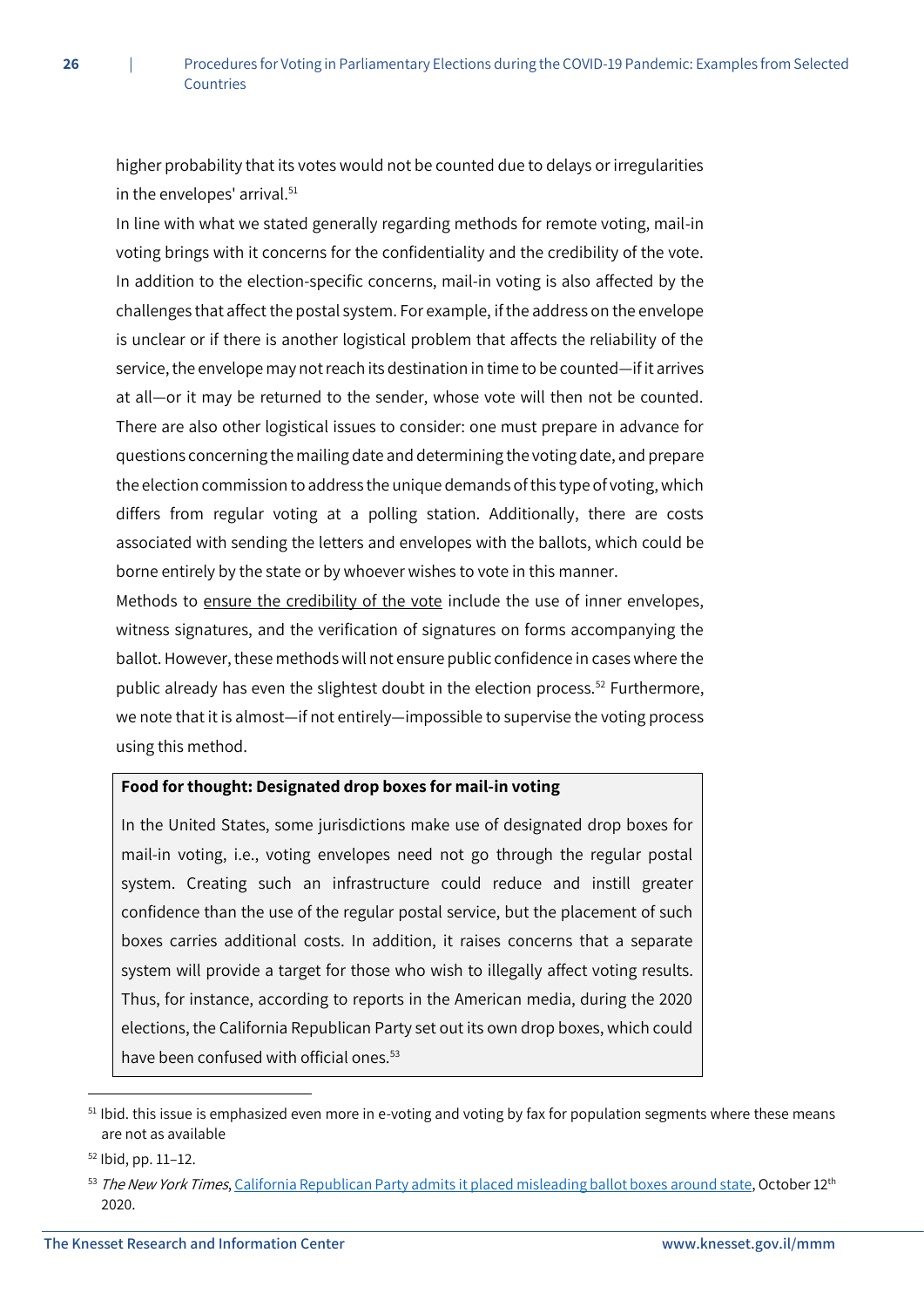The following are some examples from around the world concerning changes in mail-in voting procedures intended to allow people quarantined due to COVID to vote:

- In the South Korean parliamentary elections held in the years prior to COVID, people with limited mobility—people with disabilities, older adults with mobility difficulties, prisoners and arrestees, etc.--were allowed to vote by mail. In the elections held in 2020, during the COVID pandemic, the option of voting by mail was expanded to those in quarantine or isolation at home or in a medical institution. To vote from home, voters had to preregister from March  $24<sup>th</sup> - 28<sup>th</sup>$  (election day was 15 April); those diagnosed with COVID after that date could vote early in polling places stationed in various medical facilities (though not by mail).<sup>54</sup>
- The local elections in Bavaria, Germany were held in two rounds in March 2020. The second round took place after Germany had instituted emergency measures to prevent the spread of COVID, and so <u>all the ballots cast in that round were sent in by mail.</u><sup>55</sup>

Voting by fax or email is less common than voting by mail and is associated with additional challenges. Despite concerns that technical failures will prevent ballots from reaching their destination, concerns regarding harm to the secrecy of votes, and concerns that ballots may be sent using another person's name without his or her knowledge, there are no concerns that physical ballots will be lost or stolen. However, greater attention must be given to technological risks such as cyberattacks. Some states in the US allow voters to submit their ballot by email or fax.

#### <span id="page-27-0"></span>5.2 i-Voting

**.** 

i-Voting can be carried out online using a personal computer or a smartphone app.<sup>56</sup> Unlike email voting, which is the electronic equivalent of mail-in voting, ivoting is accomplished using a dedicated platform specifically developed for this purpose.

#### **Food for thought: The difference between e-Voting and i-Voting**

e-Voting encompasses any voting process done by computer. It can be accomplished either using a voting machine located in a polling station that replaces the manual

<sup>&</sup>lt;sup>54</sup> International IDEA[, Managing elections under the COVID-19 pandemic: The Republic of Korea's crucial test,](https://www.idea.int/sites/default/files/publications/managing-elections-during-pandemic-republic-korea-crucial-test.pdf) July 2020, p. 2.

<sup>&</sup>lt;sup>55</sup> IFES, **Featured elections held and mitigating measures taken during COVID-19, October 2020, p. 4.** 

<sup>&</sup>lt;sup>56</sup> To clarify: the discussion here concerns online voting, not online registration for in-person or mail-in voting.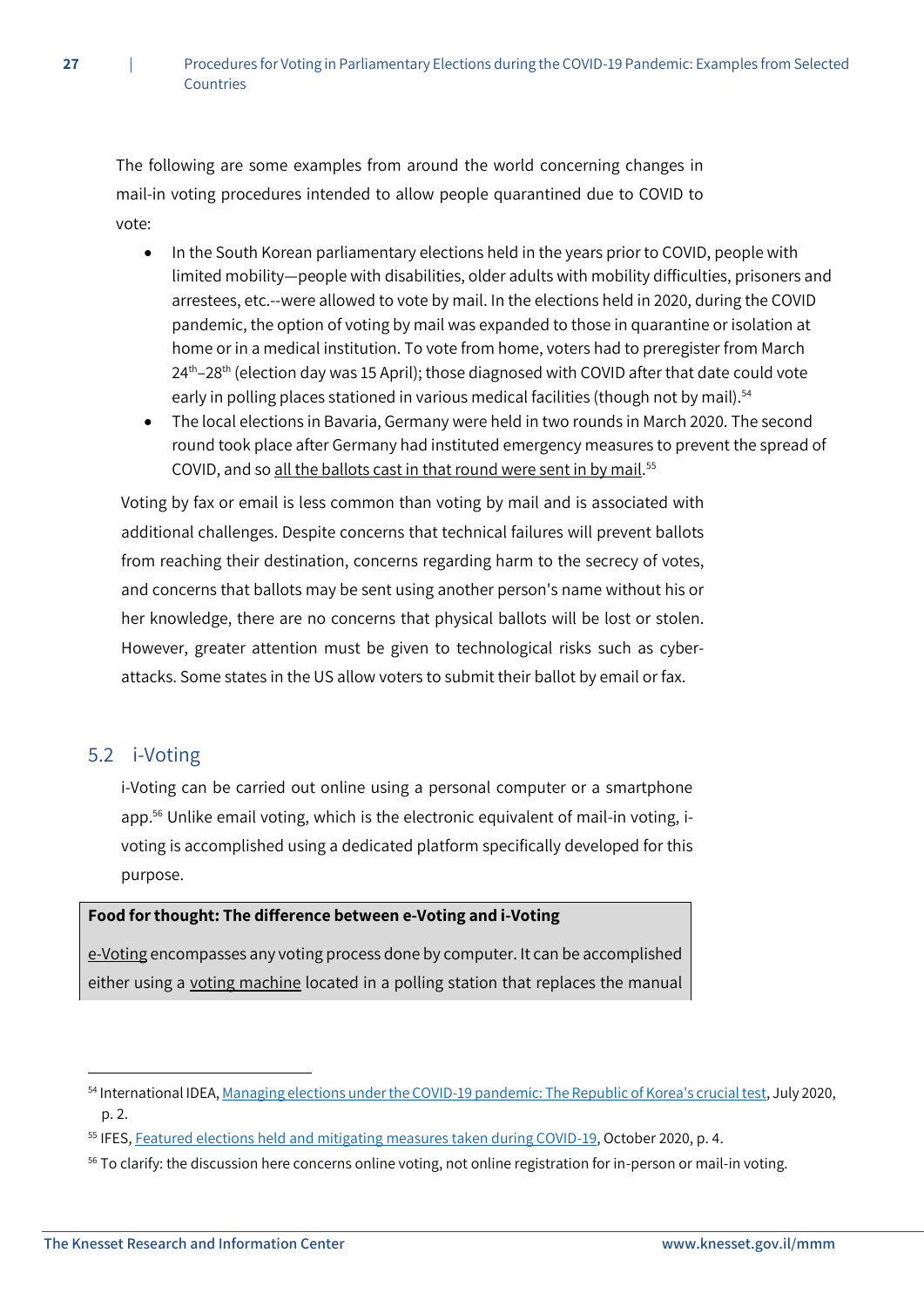polls (where voting is done with a paper ballot) or as online voting, i.e., remote voting using a computer connected to the Internet.<sup>57</sup>

As of the writing of this document, we did not find any countries that had adopted evoting inside polling stations to deal with the effects of the COVID outbreak. Presumably, such a step would involve additional challenges such as cleaning the voting machines between voters.

The recommendations by the Council of Europe regarding efforts to safeguard democracy during COVID noted that e-voting could be used to conduct credible elections during this period. However, the use of the term "electronic voting" in the recommendations was not fully clarified, and the document did not state whether the reference was to e-voting in general—i.e., including computerized voting at poll stations—or solely to i-voting.<sup>58</sup>

i-Voting makes voting accessible to certain segments of the population, but in cases where it replaces "regular" voting, it may alienate voters with limited Internet access or low levels of technological literacy. Additionally, i-voting exacerbates concerns regarding infringement of the secrecy and credibility of votes that are associated with voting by mail and email (as described above). With i-voting, it is difficult-and perhaps impossible—to provide voters with an environment free of outside interference. In addition, i-voting adds a special technological challenge: On the one hand, it is essential to ensure that a record exists of each voter who has exercised his or her right to vote and that the vote was recorded correctly. On the other hand, the voter's identity must be kept separate from the content of his or her vote. There is, therefore, no practical way of visually supervising the voting and vote-counting processes, and external supervision of the voting and vote counting requires a professional knowledge of the programs and of how the voting system is constructed as well as access to these systems. 59

In order to build public trust in i-voting, the OSCE recommended gradual implementation while using pilot programs, tests, mock elections, and so on. $60$  This recommendation concerns the adoption of such a system at any point in time and is

<sup>&</sup>lt;sup>57</sup> For further information on e-Voting see: Ehud Becker, e-Voting: A [comparative look,](https://m.knesset.gov.il/Activity/Info/MMM/Pages/document.aspx?docId=546ff390-bc86-e911-80fb-00155d0a754a&businessType=1) Knesset Research and Information Center, September 3rd 2019 [Hebrew].

<sup>58</sup> Council of Europe, Directorate General of Democracy, *Elections and COVID 19*, March 29<sup>th</sup> 2020, p. 3.

<sup>59</sup> OSCE, [Alternative voting methods and arrangements,](https://www.osce.org/odihr/elections/466794) October 2020, pp. 41–43.

 $60$  Ibid, p. 43.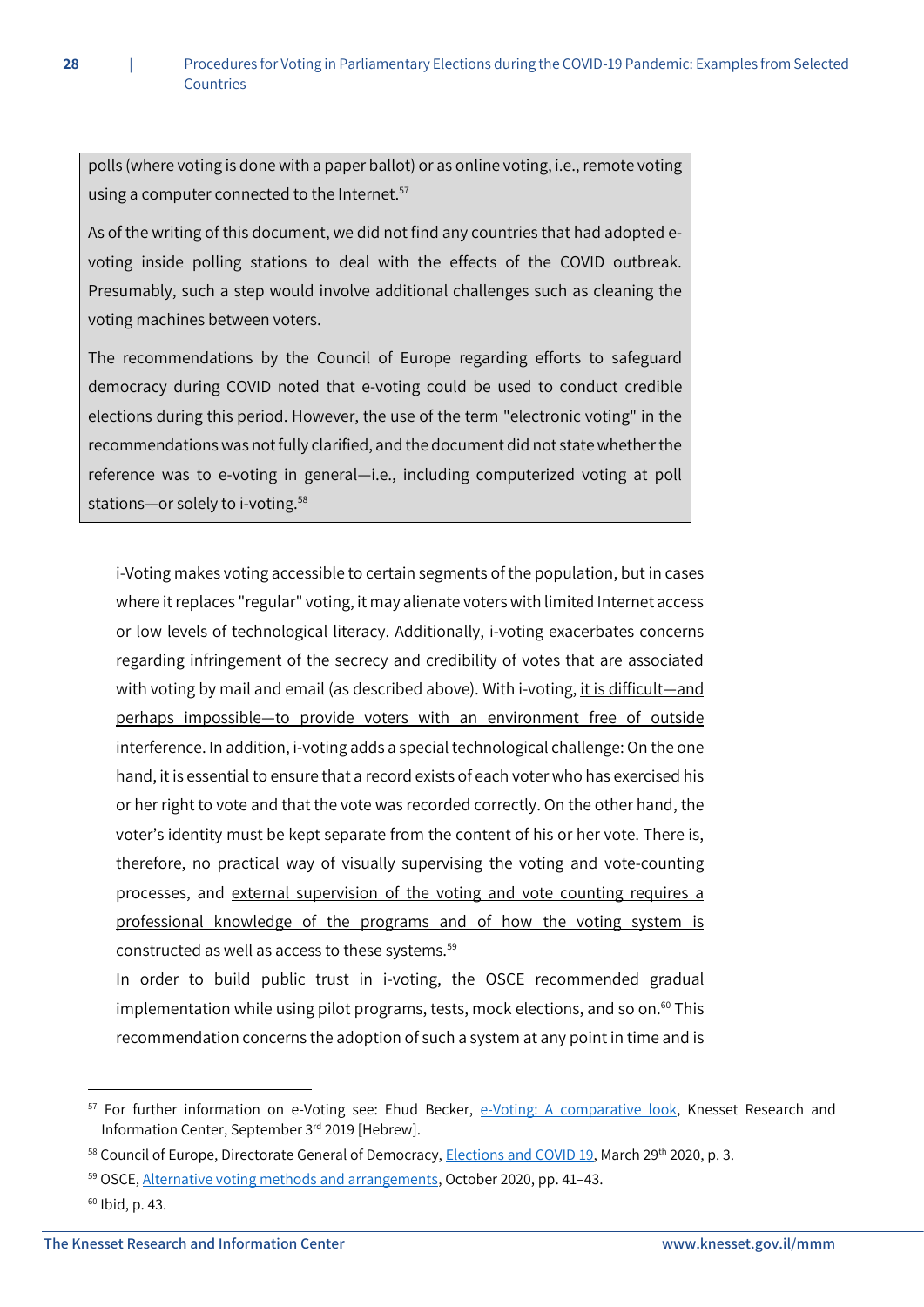not explicitly tied to the constraints related to the unique circumstances that demand changes in voting procedures during emergencies. In addition to the need to develop suitable systems free from outside interference from the outset, the aforementioned challenges make it difficult to rely on such new technologies as a response to a state of emergency so long as they were not used in previous elections. Only a single country—Estonia—allows all voters to vote online in parliamentary elections. This option already existed **before the COVID pandemic**, and that policy has not changed due to the pandemic. Nine countries and states (including Australia, Canada, New Zealand, and some states in the US) allow i-voting for certain groups (such as citizens residing abroad or soldiers stationed far from their homes) **under normal circumstances**, each in accordance with its own policies.

# <span id="page-29-0"></span>5.3 Voting by proxy

Voting by proxy is a process whereby the voter does not come to the poll on his or her own but instead instructs someone else to vote on his or her behalf. Such a process is based on the assumption that the proxy will vote as instructed.

Such voting is generally limited to specific groups of voters, such as those with limited mobility or impaired vision, and it is allowed **under normal circumstances** in Belgium, the United Kingdom, the Netherlands, Poland, and Sweden, among others.

One could suggest that voting by proxy makes participation in the election easier, but it also almost completely negates the secrecy of the voter's vote vis-à-vis the proxy. It is also difficult—and perhaps impossible—to ensure that the proxy vote accurately represents the voter's will.<sup>61</sup> Therefore, special attention must be paid to the conditions under which permission is granted to use this process, so that voting by proxy is permitted only in predefined cases and when the proxy is granted the proper authorization. For instance, such voting may be conditioned on preregistration or an affidavit signed by an attorney, in addition to presentation of the voter's ID (some countries allow voting by proxy even without those

 $61$  For example, in Sweden, the voter fills out a ballot and inserts it into a signed envelope that is inserted into an external envelope. Thus, the task of the proxy amounts merely to handing in the envelope, similarly to the procedure for mail-in voting. This makes it more likely that the proxy will be unaware of the content of the vote. Voting by proxy is available in Sweden to those with limited mobility. Valmyndigheten (Swedish Election Authority)[, Voting by Proxy](https://www.val.se/servicelankar/other-languages/english-engelska/to-vote/voting-by-proxy.html), accessed: January 24<sup>th</sup>, 2021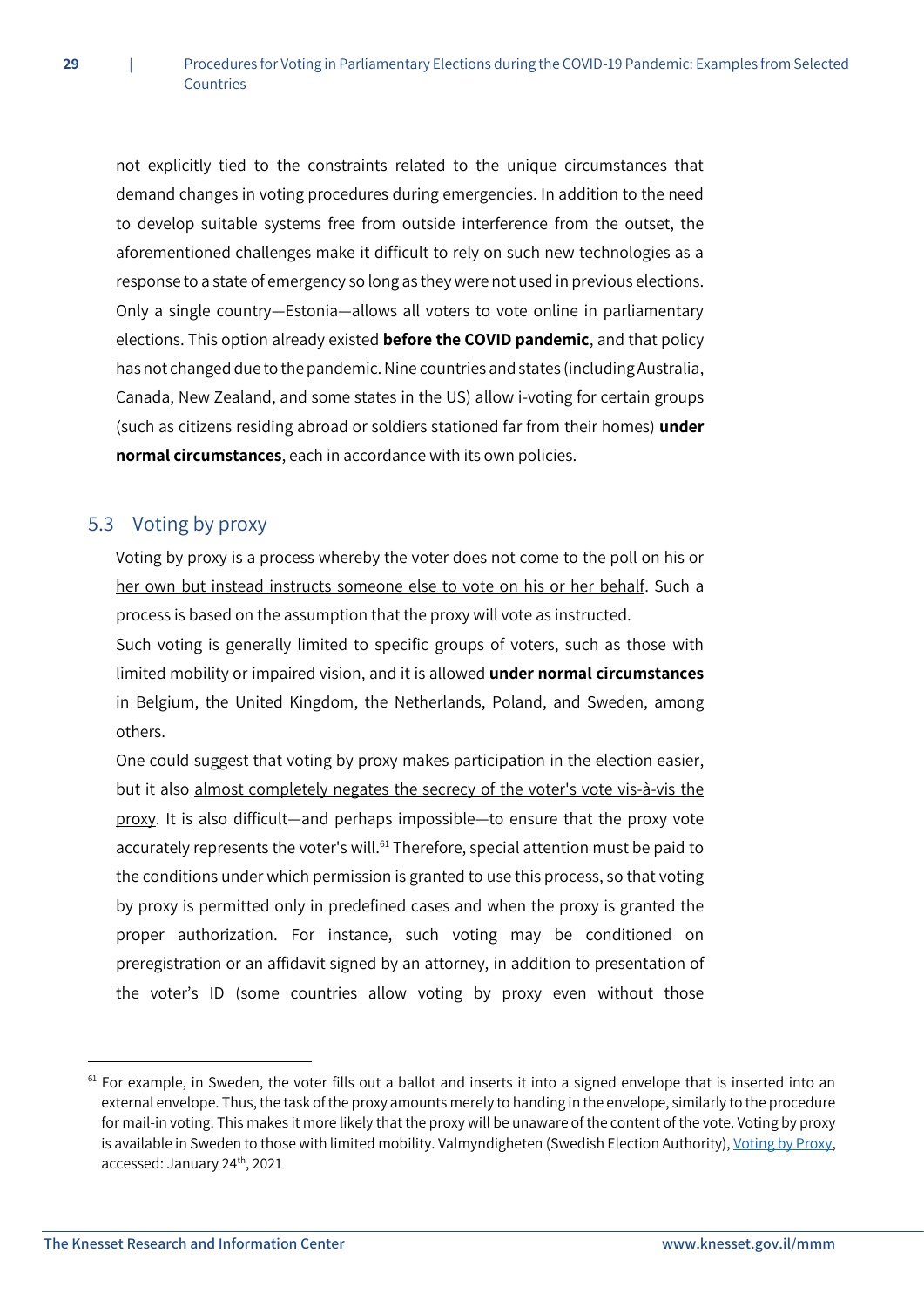conditions). $62$  We note that international election oversight bodies have issued recommendations to certain countries that they do away with this option and instead using other procedures for remote voting.<sup>63</sup>

**During the COVID crisis**, several countries viewed voting by proxy as a possible solution for those sick or in quarantine. For example, Croatia (in the parliamentary elections) and France (in local elections) allowed COVID patients in isolation to vote by proxy.<sup>64</sup> France made voting by proxy easier by allowing each proxy to vote on behalf of two principals and by abolishing the requirement that previously required justification of the request to vote by proxy.

As mentioned, this method of voting has in the past been the target of relatively greater criticism than other methods of remote voting, and not many countries implement it even in elections not during the coronavirus pandemic.

# <span id="page-30-0"></span>5.4 Voting by telephone

Voting by means of a phone call in which the voter identifies him- or herself and votes is not an accepted method of voting. As of the writing of this document, it is used only in New Zealand, and it has not been adopted in other countries as a measure for contending with the COVID crisis. However, it was used in New Zealand to allow people in managed quarantine facilities to vote.

New Zealand allowed its citizens to vote by telephone dictation even before the COVID pandemic under specific conditions, such as people with visual impairments, expatriates, citizens residing in remote areas, and those physically unable to fill out forms. Forthe October 2020 elections, which took place during the COVID pandemic, people in managed quarantine facilities (amounting to approximately 5,000 voters) were added to the list of eligible groups. They were allowed to vote by phone for 12 days (on Election Day itself and the 11 days preceding it).<sup>65</sup>

1

<sup>62</sup> European Commission, [Study on the benefits and drawbacks of remote voting,](https://ec.europa.eu/info/policies/justice-and-fundamental-rights/eu-citizenship/electoral-rights/studies/study-benefits-and-drawbacks-remote-voting_en) 2018, pp. 127-128, 135, 149.

<sup>63</sup> OSCE, [Alternative voting methods and arrangements,](https://www.osce.org/odihr/elections/466794) October 2020, pp. 20–23.

<sup>64</sup> National Assembly of Bulgaria, **ECPRD request 4586: Holding elections in the context of the COVID-19 epidemic**, February 2021; IFES, [Featured elections held and mitigating measures taken during COVID-19,](https://www.ifes.org/sites/default/files/elections_held_and_mitigating_measures_taken_during_covid-19.pdf) October 2020, p. 1; Council on Foreign Relations[, How countries are holding elections during the COVID-19 pandemic,](https://www.cfr.org/backgrounder/how-countries-are-holding-elections-during-covid-19-pandemic) September 17<sup>th</sup> 2020, all accessed: January 24<sup>th</sup> 2021.

 $65$  New Zealand Electoral Commission, [Arriving travelers in isolation to be able to vote by telephone,](https://elections.nz/media-and-news/2020/arrivingtravellers-in-isolation-to-be-able-to-vote-by-telephone/) September 16<sup>th</sup> 2020, accessed: January 20<sup>th</sup> 2021.